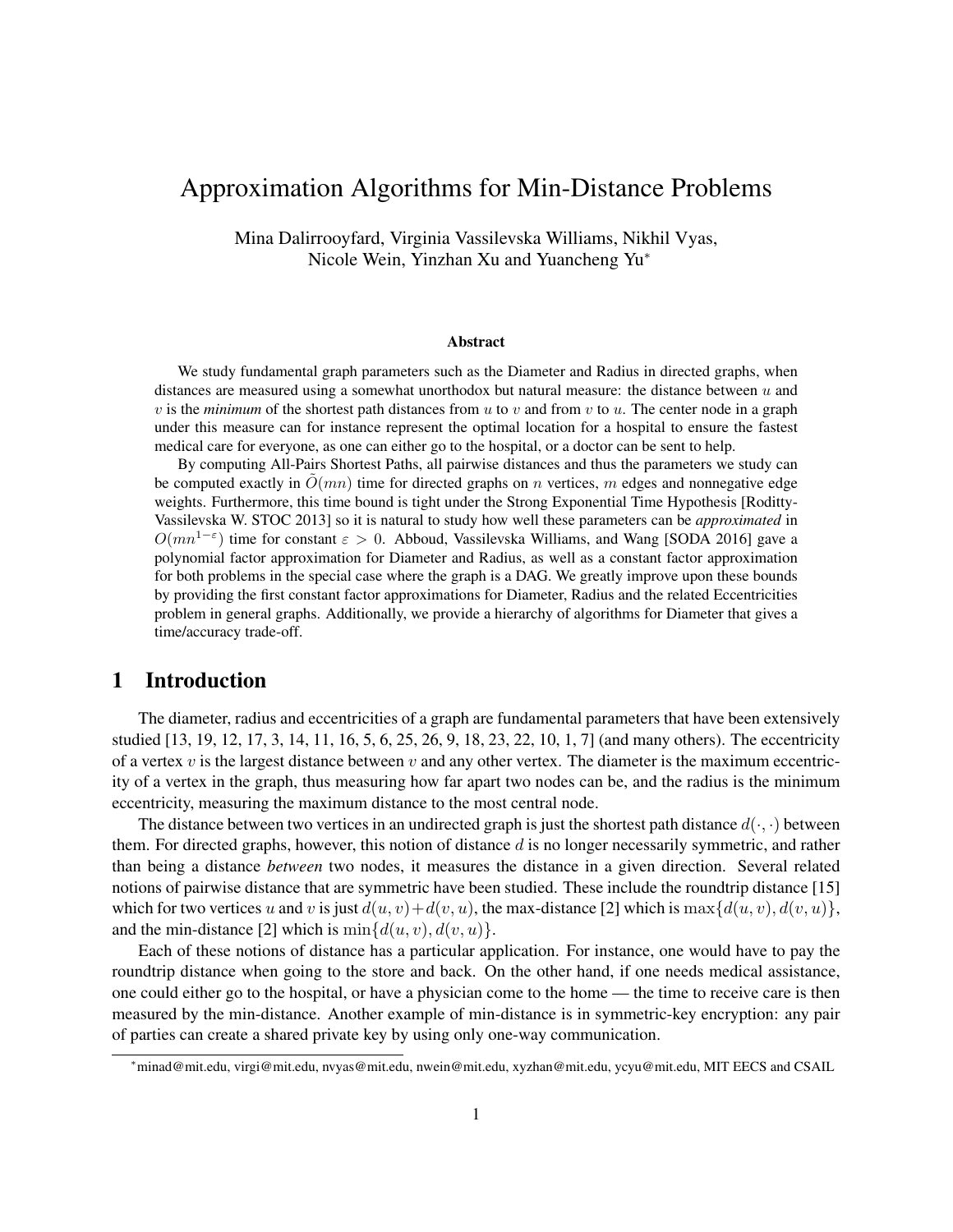For each notion of distance, the diameter, radius and eccentricity parameters are well-defined. Given the shortest path distances  $d(\cdot, \cdot)$  for all vertices, the parameters for each distance measure can be computed in  $O(n^2)$  time in n vertex graphs. The fastest known algorithms for All-Pairs Shortest Paths (APSP) [24,  $20, 21$  give the fastest known algorithms to compute these parameters exactly, running in  $n^3 / \exp(\sqrt{\log n})$ time and  $O(mn + n^2 \log \log n)$ , respectively on m-edge, n-vertex graphs. Furthermore, under the Strong Exponential Hypothesis, there is no  $O(m^{2-\epsilon})$  time algorithm for Diameter in unweighted graphs (and thus also for any of these notions of Diameter and Eccentricities in directed graphs) [22]. For Radius, the same lower bound holds but under the "Hitting Set" conjecture [2].

As exact computation is expensive, it makes sense to resort to approximation algorithms. For the shortest path distance versions of Diameter, Eccentricities and Radius, there are several fast algorithms that achieve various small constant approximation ratios [22, 10, 8, 4]. For instance, for Diameter, a folklore linear time algorithm can achieve a 2-approximation, and an  $\tilde{O}(m^{3/2})$  time<sup>1</sup> algorithm can achieve a 3/2-approximation [22, 10].

Many of these algorithms [22, 10, 4] work for any distance measure that satisfies the triangle inequality. Thus they work for the shortest paths distance, max-distance and roundtrip distance. The min-distance however does not satisfy the triangle inequality: e.g. you might have edges  $(x, y)$  and  $(z, y)$ , and thus the min-distance between x and y and between y and z are both 1, yet there may be no directed path between x and z in any direction, so that the min-distance between them may be  $\infty$ .

This issue makes it much more difficult to design fast approximation algorithms for Min-Diameter, Min-Radius and Min-Eccentricities (the parameters of interest under the min-distance). The only known nontrivial algorithms are by Abboud et al. [2]. For Min-Diameter [2] gives a near-linear time 2-approximation algorithm if the input is a directed acyclic graph. For general graphs, the only nontrivial fast approximation algorithm is an  $\tilde{O}(mn^{1-\epsilon})$  time  $n^{\epsilon}$ -approximation algorithm for any constant  $\varepsilon > 0$ . (No constant factor approximation algorithm is known that runs significantly faster than just computing APSP.) For Min-Radius, [2] gives an  $\tilde{O}(m\sqrt{n})$  time 3-approximation algorithm for directed acyclic graphs. For general graphs, they only achieve a very weak  $n$ -approximation in near-linear time that checks if the Min-Radius is finite. There are no known approximation algorithms for Min-Eccentricities faster than just computing APSP.

#### 1.1 Our Results

The main goal of our paper is to obtain new fast,  $O(mn^{1-\epsilon})$  time for some constant  $\epsilon > 0$ , algorithms for Min-Diameter, Min-Radius and Min-Eccentricities (thus beating the  $O(mn)$ ) time of exact computation). We achieve this by developing powerful new techniques that can handle the complications that arise due to the fact that the min-distance does not satisfy the triangle inequality.

Our results are as follows. For Min-Diameter we achieve a hierarchy of algorithms trading off running time with approximation accuracy.

**Theorem 1.1.** For any integer  $0 < \ell < O(\log n)$ , there is an  $\tilde{O}(mn^{1/(\ell+1)})$  time randomized algorithm *that, given a directed weighted graph* G *with edge weights non-negative and polynomial in* n*, can output an estimate*  $\tilde{D}$  *such that*  $D/(4\ell - 1) \leq \tilde{D} \leq D$  *with high probability, where* D *is the min-diameter of* G.

When we set  $\ell = 1$ , we obtain an  $\tilde{O}(m\sqrt{n})$  time 3-approximation algorithm, and when we set  $\ell =$ [ $\log n$ ], we get an  $O(m)$  time  $O(\log n)$ -approximation.

Our tradeoff achieves the first constant factor approximation algorithms for Min-Diameter in general graphs that run in  $O(mn^{1-\epsilon})$  time for constant  $\varepsilon > 0$ . Such a result was only known for directed acyclic graphs, whereas for general graphs the only known efficient algorithm could achieve an  $n^{\epsilon}$ -approximation.

<sup>&</sup>lt;sup>1</sup>We use  $\tilde{O}$  notation to hide polylogarithmic factors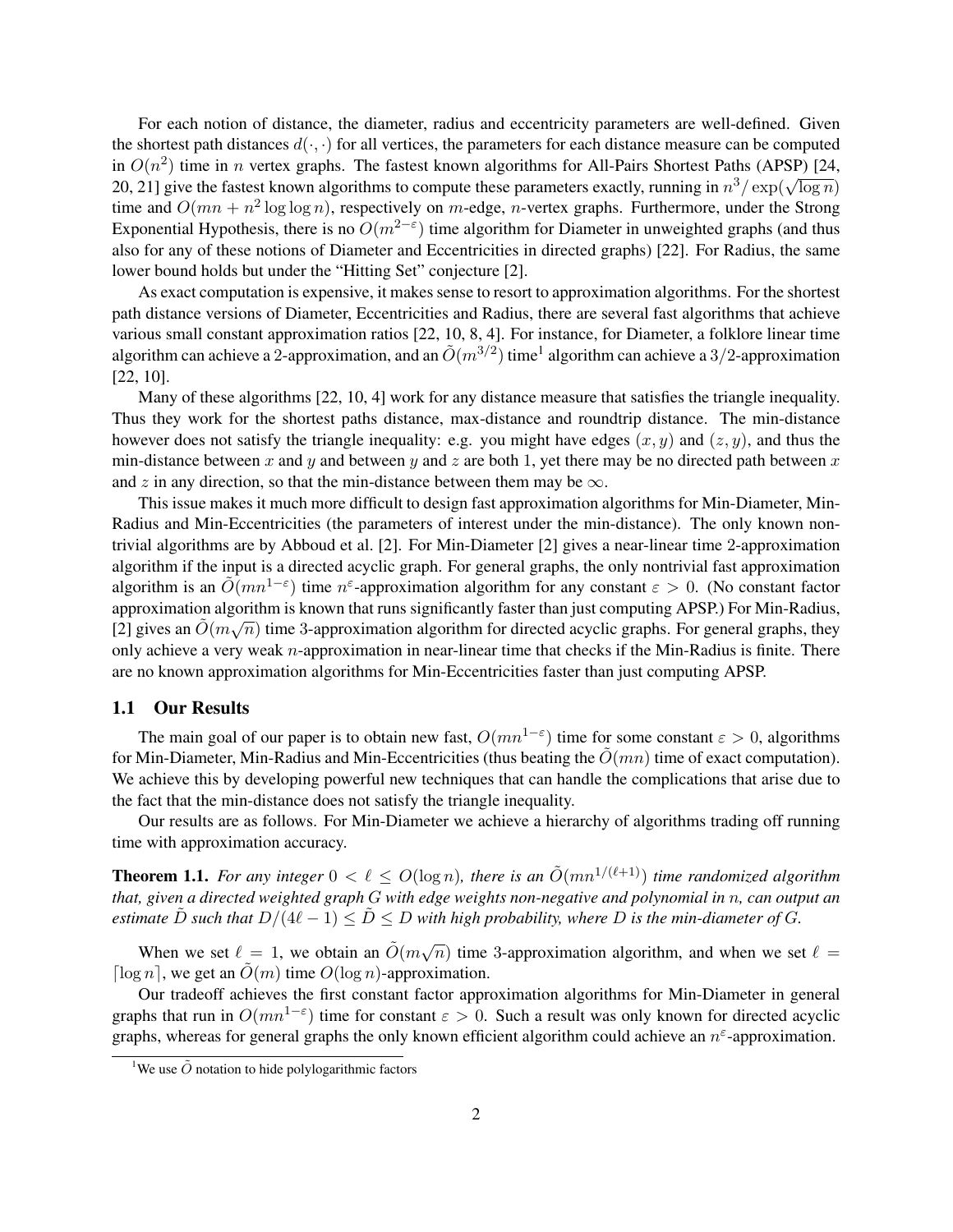For Min-Radius, we also achieve the first constant factor approximation algorithm for general graphs running in  $O(mn^{1-\epsilon})$  time for some constant  $\epsilon > 0$ . Such a result was only known for directed acyclic graphs, whereas for general graphs the only known efficient algorithm could only check if the Min-Radius is finite.

**Theorem 1.2.** For any constant  $\delta$  with  $1 > \delta > 0$ , there is an  $\tilde{O}(m\sqrt{n}/\delta)$  time randomized algorithm, that *given a directed weighted graph* G *with edge weights positive and polynomial in* n*, can output an estimate*  $R'$  such that  $R \leq R' \leq (3 + \delta)R$  with high probability, where R is the min-radius of G.

Finally, we obtain the first  $O(mn^{1-\epsilon})$  time (for constant  $\epsilon > 0$ ) constant factor approximation algorithms for the Min-Eccentricities of all vertices in a graph. For unweighted graphs we are able to obtain a close to 3 approximation in  $\tilde{O}(m\sqrt{n})$  time. For weighted graphs, our approximation factor grows to 5, while the running time is the same. Previously, the only algorithm to approximate the Min-Eccentricities computed them exactly via an APSP computation.

**Theorem 1.3.** For any constant  $\delta$  with  $1 > \delta > 0$ , there is an  $\tilde{O}(m\sqrt{n}/\delta)$  time randomized algorithm, *that given a directed weighted graph* G = (V, E) *with weights positive and polynomial in* n*, can output an estimate*  $\varepsilon'(s)$  *for every vertex*  $s \in V$  *such that*  $\varepsilon(s) \leq \varepsilon'(s) \leq (5+\delta)\varepsilon(s)$  *with high probability, where*  $\varepsilon$ (s) *is the min-eccentricity of vertex s in G.* 

**Theorem 1.4.** For any constant  $\delta$  with  $1 > \delta > 0$ , there is an  $\tilde{O}(m\sqrt{n}/\delta^2)$  time randomized algorithm, *that given a directed unweighted graph*  $G = (V, E)$ , can output an estimate  $\varepsilon'(s)$  for every vertex  $s \in V$  $\textit{such that } \varepsilon(s) \leq \varepsilon'(s) \leq (3+\delta)\varepsilon(s)$  with high probability, where  $\varepsilon(s)$  is the min-eccentricity of the vertex s *in* G*.*

#### 1.2 Our Techniques

To obtain our results, we develop powerful new techniques which we outline below.

Partial search graphs. The idea of partial search graphs is used in the algorithms of [2] for Min-Radius and Min-Diameter on DAGs. These algorithms use the following high-level framework: perform Dijkstra's algorithm from some vertices and then perform a *partial* Dijkstra's algorithm from *every* vertex. The partial search from a vertex v is with respect to a carefully defined partial search graph  $G_v \subset G$ . The crux of the analysis for the algorithms on DAGs is to argue that if the executions of Dijkstra's algorithm on the full graph did not find a good estimate for the desired quantity (either min-diameter or min-radius), then the partial search from some vertex  $v$  returns a good estimate of the min-eccentricity of  $v$ , which in turn is a good estimate for the desired quantity. In DAGs it is natural to define the partial search graphs  $G<sub>v</sub>$  by considering a topological ordering of the vertices and letting each  $G_v$  be some interval containing v (though defining the exact intervals requires some work). For general graphs it is completely unclear how to even define such intervals since there is no natural notion of an ordering of the vertices, and thus figuring out what the  $G_v$ 's should be is nontrivial. Our approach to overcoming this hurdle is to carefully define a DAG-like structure in general graphs. Such a structure may be of independent interest.

Defining a DAG-like structure in general graphs. It would be ideal to directly reduce the problem on general graphs to the problem on DAGs, however it is very unclear how to do this. Instead, we recognize that it suffices to define a *DAG-like* structure in general graphs. As a first step, we use the following idea. Suppose we have performed Dijkstra's algorithm from a vertex v. We let  $S_v = \{u : d(u, v) < d(v, u)\}\$ and we let  $T_v = \{u : d(u, v) > d(v, u)\}^2$ . Then, we partially order the vertices so that the vertices in  $S_v$ 

<sup>&</sup>lt;sup>2</sup>u's with  $d(u, v) = d(v, u)$  are added to either  $S_v$  or  $T_v$  as specified in the formal definition later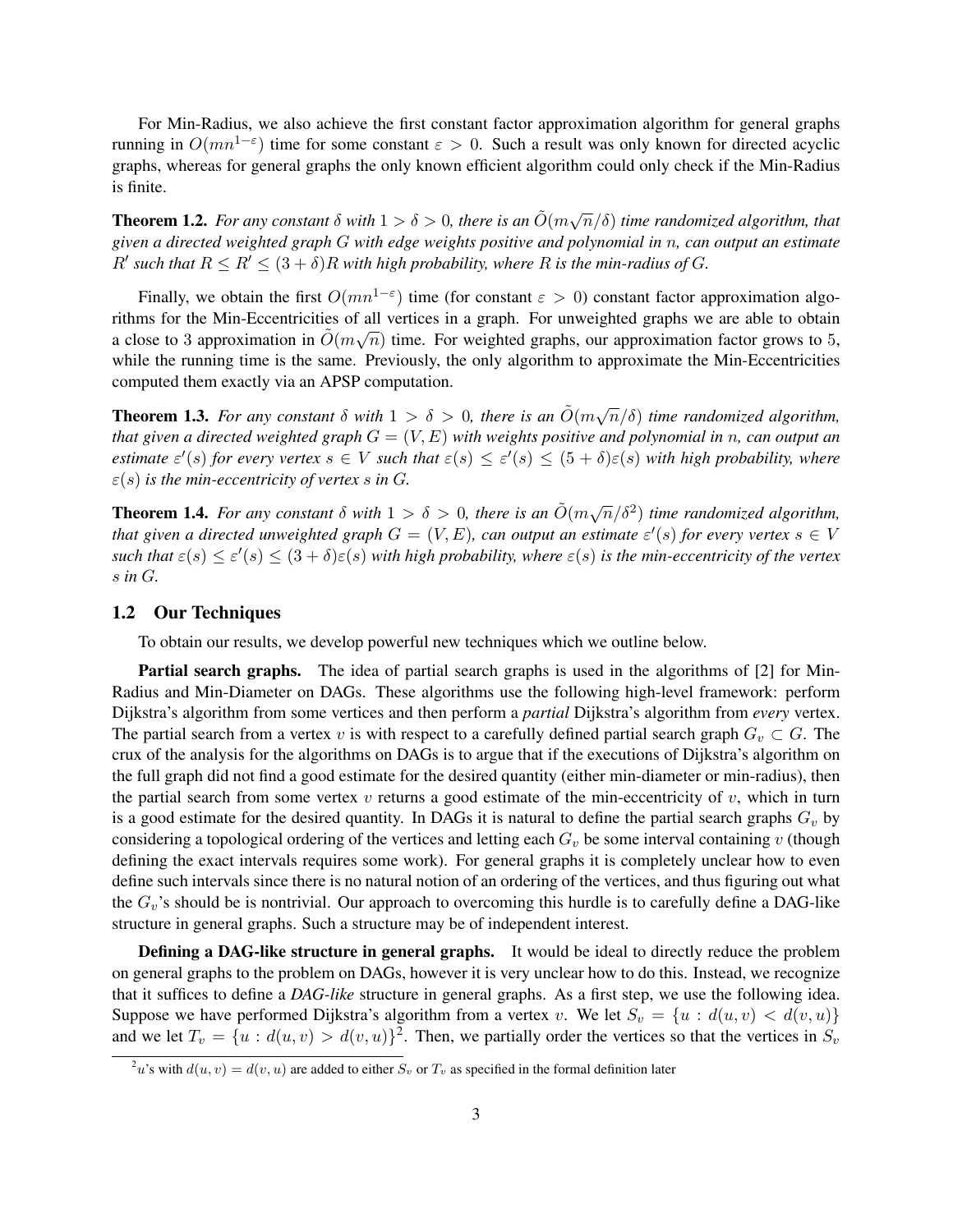appear before v and those in  $T_v$  appear after v. We note that this partial ordering is "DAG-like" because it is consistent with the topological ordering of a DAG; that is, if we apply this partition into  $S_v$  and  $T_v$  to a DAG then there trivially exists a topological ordering such that every vertex in  $S_v$  appears before v and every vertex in  $T_v$  appears after v. After partitioning into  $S_v$  and  $T_v$ , we recursively partition each set to create a more precise partial ordering. Importantly, we show that by recursively sampling vertices randomly, we can guarantee that our partitioning is approximately balanced which is crucial for the runtime analysis. The obtained partial ordering is the starting point for all of our algorithms.

Min-Diameter: graph augmentation. The Min-Diameter algorithm on DAGs from [2] relies heavily on the following key property of DAGs. Consider a topological ordering and the graphs induced by the first and second halves of the ordering; which are defined with respect to the middle vertex in the ordering. For all pairs of vertices in the same half of the ordering, their min-distance in the graph induced by this half is the same as their min-distance in the full graph. As previously mentioned, if we sample a vertex  $v$ , we can make sure that  $S_v$  and  $T_v$  are approximately balanced, so that we can think of  $S_v$  and  $T_v$  as corresponding to the first and second half of a DAG topological ordering, respectively. However it is unclear how to obtain a property of  $S_v$  and  $T_v$  analogous to the above key property of DAGs. In particular, the min-distance between a pair of vertices in the graph induced by  $S_v$  could be wildly different from their min-distance in the full graph, since paths whose endpoints are in  $S_v$  can contain vertices outside of  $S_v$ . To overcome this hurdle, we *augment* the graph induced by  $S_v$  and the graph induced by  $T_v$  by carefully adding edges so that distances within these augmented graphs approximate distances in the original graph.

Min-Radius: refined DAG-like structure Our Min-Radius algorithm is much more delicate than our Min-Diameter algorithm due to the fact that for Min-Radius we care about small distances instead of large distances. In particular, the graph augmentation idea from our Min-Diameter algorithm does not help for Min-Radius because although the augmentations do not distort large distances much, they heavily distort small distances. Furthermore, the previously mentioned DAG-like structure for general graphs does not suffice for Min-Radius. However we use it as a starting point to define a more refined DAG-like partial ordering. Most of our algorithm is concerned with precisely arranging vertices in this partial ordering. Specifically, we structure the partial ordering to satisfy *roughly* the following property: for every pair of vertices u, v such that u appears before v in the partial ordering,  $d(v, u)$  is large while  $d(u, v)$  is small.

#### 1.3 Notation

Given a graph  $G = (V, E)$ ,  $n = |V|$  and  $m = |E|$ . Graphs are directed and have non-negative weights polynomial in n unless otherwise specified. For any pair of vertices u and v, the *distance from* u *to* v  $d(u, v)$  is the length of the shortest directed path from u to v. When the context is not clear, we write  $d_G(u, v)$  to specify the graph G. The *min-distance* between a pair of vertices u and v is  $d_{min}(u, v)$  =  $\min\{d(u, v), d(v, u)\}.$  The *min-diameter* of a graph is  $\max_{u, v \in V} d_{min}(u, v)$ . The *min-radius* of a graph is  $\min_{v \in V} \max_{u \in V} d_{min}(u, v)$ . For any vertex v, the *min-eccentricity* of v is  $\varepsilon(v) = \max_{u \in V} d_{min}(u, v)$ . When the context is not clear, we say  $\varepsilon_G(v)$  to specify the graph G. Note that we do not use the *min* subscript to denote the min-eccentricity of a vertex. For an algorithm with input size n we use *with high probability* to denote the probability  $> 1 - 1/n^c$  for all constants c. We say some quantity is  $poly(n)$  to mean it is  $O(n^c)$ for some fixed constant c. We use  $\ddot{O}$  notation to hide polylogarithmic factors.

#### 1.4 Organization

In Section 2 we give an overview of all of our algorithms, in Section 3 we describe a graph partitioning procedure that begins all of our algorithms, in Section 4 we describe our Min-Diameter algorithms,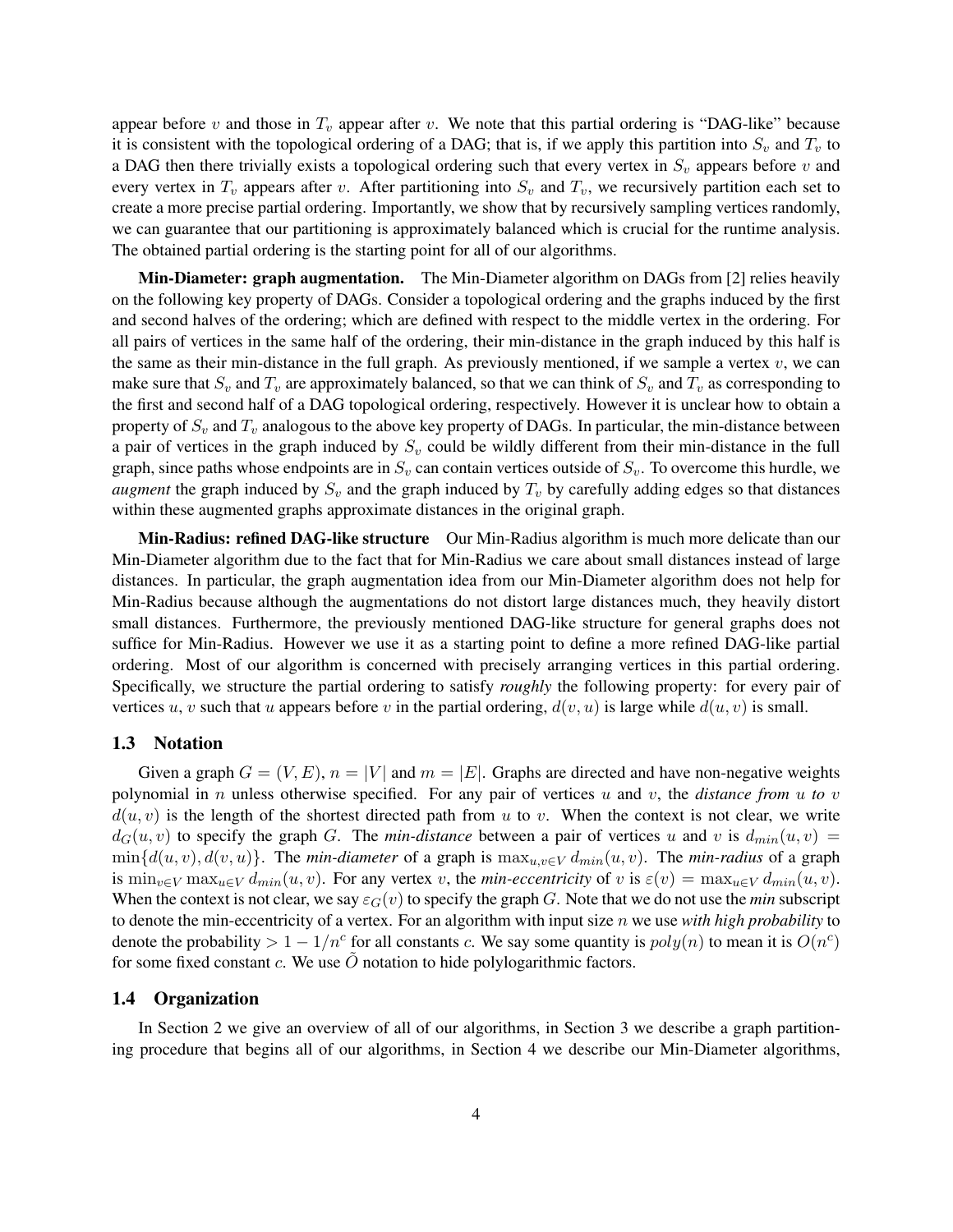in Section 5 we describe our Min-Radius algorithm, and in Section 6 we describe our Min-Eccentricities algorithm.

# 2 Overview of Algorithms

We use the algorithms from [2] for Min-Diameter and Min-Radius on DAGs as inspiration. For each problem, we first outline the DAG algorithm and then provide intuition for how to apply these ideas to general graphs.

# 2.1 Min-Diameter

## Algorithm for DAGs

We begin by outlining the  $\tilde{O}(n + m)$  time 2-approximation algorithm for Min-Diameter on DAGs from [2]. Consider a topological ordering of the vertices and perform Dijkstra's algorithm from the middle vertex  $v$ . Then recurse on the graphs induced by the vertices in the first half (before  $v$ ) and in the second half (after v). A key observation in the analysis is that if the true endpoints  $s^*$  and  $t^*$  of the min-diameter fall on opposite sides of v in the ordering, then the min-eccentricity  $\varepsilon(v)$  of v is a 2-approximation for the min-diameter D. This is because if  $\varepsilon(v) < D/2$  and  $s^*$  and  $t^*$  fall on opposite sides of v in the ordering, then  $d(s^*, v) < D/2$  and  $d(v, t^*) < D/2$  so  $d(s^*, t^*) < D$ , a contradiction. So, suppose (without loss of generality) that  $s^*$  and  $t^*$  both fall before v in the ordering. Since the graph is a DAG, every path between  $s^*$  and  $t^*$  only uses vertices before v in the ordering. Thus, the min-distance between  $s^*$  and  $t^*$  in the graph induced by the first half of the graph is still D.

## Algorithm for general graphs

We now outline a precursor to our Min-Diameter algorithm for general graphs that mimics the algorithm for DAGs. This  $O(n + m)$  time algorithm does not achieve a constant approximation factor, however it provides intuition for our constant-factor approximation algorithms. We begin by performing Dijkstra's algorithm from a vertex v and constructing  $S_v$  and  $T_v$  as defined in the previous section. Analogously to the DAG algorithm if the true min-diameter endpoints  $s^*$  and  $t^*$  fall into different sets  $S_v$ ,  $T_v$  then the min-eccentricity  $\varepsilon(v)$  is a 2-approximation. This is because if  $\varepsilon(v) < D/2$ ,  $s^* \in S_v$ , and  $t^* \in T_v$  then  $d(s^*, v) < D/2$  and  $d(v, t^*) < D/2$  so  $d(s^*, t^*) < D$ , a contradiction. However, unlike the DAG algorithm, we cannot simply recurse independently on the graphs induced by  $S_v$  and  $T_v$  since the shortest path between a pair of vertices in  $S_v$  may not be completely contained in  $S_v$  (and analogously for  $T_v$ ).

To overcome this hurdle, before recursing we first augment the graphs induced by  $S_v$  and  $T_v$  by carefully adding edges so that distances within these augmented graphs approximate distances in the original graph. Specifically, for every vertex  $u \in S_v$ , we add the directed edge  $(u, v)$  with weight 0 and the directed edge  $(v, u)$  with weight max $\{0, d(v, u) - \varepsilon(v)\}\$ . This choice of edges allows us to argue that the distances within the augmented graphs are approximations of the distances in G up to an additive error of  $2\varepsilon(v)$ . Then, by returning the maximum of  $\varepsilon(v)$  and the min-diameter estimates from recursing on the augmented graphs, we get an approximation guarantee, which turns out to be a logarithmic factor. Intuitively, the approximation factor is not constant because the recursion causes the distance distortion to compound at each level of recursion.

To reduce the approximation factor to a constant, we would like to decrease the number of recursion levels. To achieve this, we initially partition the graph into more than just two parts  $S_v$  and  $T_v$ , by sampling more vertices. For our  $\tilde{O}(m\sqrt{n})$  time 3-approximation, we perform a full Dijkstra's algorithm from  $\tilde{O}(\sqrt{n})$ vertices to define an ordered partition of the vertices into  $\tilde{O}(\sqrt{n})$  parts of  $\tilde{O}(\sqrt{n})$  vertices each. Then we apply the above idea of adding weighted edges within each part, however we must refine the definition of the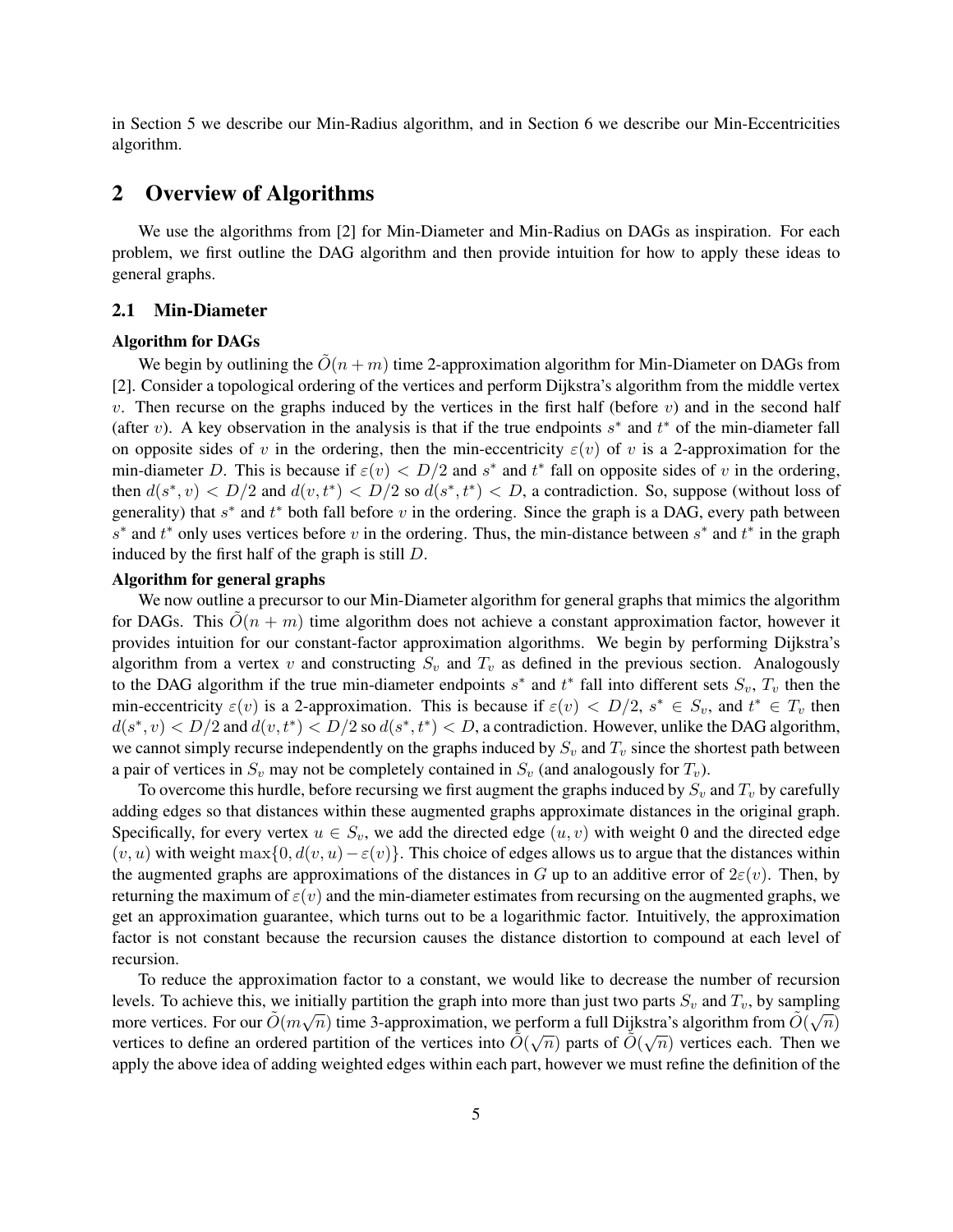graph augmentation to take into account *all* of the  $\tilde{O}(\sqrt{n})$  vertices we initially perform Dijkstra's algorithm from, instead of just  $v$ . Finally we use brute force (without recursion) on each part in the partition by running an exact all-pairs shortest paths algorithm.

To achieve our time-accuracy trade-off algorithm, we carefully combine ideas from the logarithmic factor approximation and the 3-approximation algorithms. Specifically, we initially perform Dijkstra's actor approximation and the 3-approximation algorithms. Specifically, we initially perform Dijksua's algorithm from fewer than  $\sqrt{n}$  vertices to define an ordered partition with larger parts than in the 3approximation. Then we augment the graph induced by each part and carry out a constant number of recursion levels to further partition the graph before applying brute-force.

## 2.2 Min-Radius

#### Algorithm for DAGs

We begin by outlining the  $\tilde{O}(m\sqrt{n})$  time 3-approximation algorithm for Min-Radius on DAGs from [2], which is very different from and more involved than the Min-Diameter algorithm on DAGs. We begin by considering a topological ordering of the vertices and performing Dijkstra's algorithm from a set W of  $\tilde{\phi}$  $\tilde{O}(\sqrt{n})$  evenly spaced vertices including the first and last vertex. If a vertex  $v \in W$  has min-eccentricity at most twice the true min-radius R then we have obtained a 2-approximation. (We do not know R in advance but we repeatedly run the algorithm with different values of  $R$  to perform a binary search on  $R$ .)

Otherwise, we will define intervals in the ordering such that the min-center  $c$  cannot be contained in any of these intervals. A key observation is that if there is a pair of vertices  $(u, v)$  such that u appears before v in the topological ordering and  $d(u, v) > 2R$ , then the min-center c cannot fall between u and v in the topological ordering. This is because if it did, then  $d(u, c) \leq R$  and  $d(c, v) \leq R$ , so  $d(u, v) \leq 2R$ , a contradiction. We define the intervals that cannot contain c as follows: for all  $v \in W$  we let  $a_v$  be the first vertex in the ordering such that  $d(a_v, v) > 2R$  (if it exists, otherwise  $a_v = v$ ) and define  $b_v$  to be the last vertex in the ordering such that  $d(v, b_v) > 2R$  (if it exists, otherwise  $b_v = v$ ). Then, the key observation implies that c cannot fall in the interval  $[a_v, b_v]$  in the ordering. Now, we have a set of possibly overlapping intervals that cannot contain c. We take the union of these intervals to get a set of disjoint intervals that cannot contain c.

Every vertex  $u$  that does not appear in such an interval, falls between two consecutive intervals  $I_u$  and  $I'_u$ . We define the partial search graph of u to be the graph induced by the set of vertices in  $I_u$  or  $I'_u$  or between  $I_u$  and  $I'_u$ . After performing the partial searches, the algorithm returns 3 times the minimum minradius of all partial search graph. Next we give the idea of the analysis, which demystifies the factor of 3 in the returned value.

We claim that if the min-eccentricity of a vertex with respect to its partial search graph is at most  $R$ , then its min-eccentricity with respect to the full graph is at most  $3R$ , and the min-eccentricity of the true mincenter with respect to its partial search graph is at most  $R$  (because for any path in a DAG whose starting and ending points are in a certain interval, every vertex in the path is in that interval). Thus, assuming the claim,  $3R$  is a 3-approximation for the min-radius. We now outline the proof of the claim. Let u be the min-center with the minimum min-radius R of all partial search graphs. Let  $v \in W$  such that  $a_v$  is the first vertex (in the topological order) of  $I_u$ , then  $v \in I_u$  and  $d(v, u) \leq R$ . Furthermore, by the definition of  $a_v$ , all vertices that appear before the beginning of the interval  $I_u$  have distance at most  $2R$  to v, and thus distance at most 3R to u. A symmetric argument holds for vertices that appear after the end of the interval  $I'_u$ . Hence the min-eccentricity of u with respect to the full graph is at most  $3R$ .

This algorithm runs in time  $O(m\sqrt{n})$  because the vertices of W are evenly spaced so there are no more than  $\sqrt{n}$  vertices between each pair of consecutive intervals. This implies that in the partial searches, each that is  $\sqrt{n}$ edge is only scanned  $O(\sqrt{n})$  times. (Furthermore, repeatedly running the algorithm to binary search for R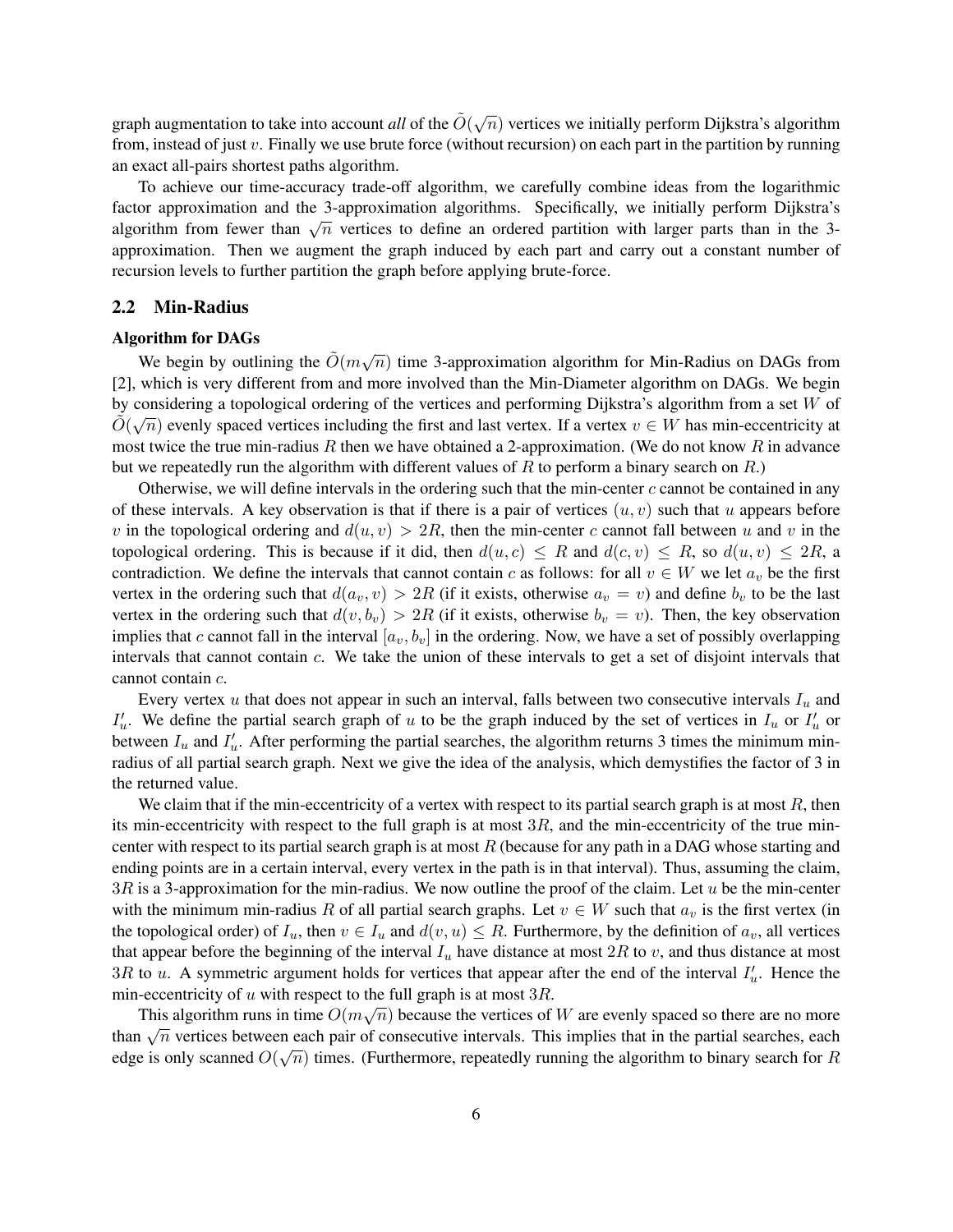adds a logarithmic factor to the runtime.)

#### Algorithm for general graphs

We now give a high-level outline of our  $\tilde{O}(m\sqrt{n})$  time 3-approximation algorithm for Min-Radius. This algorithm is much more delicate than our Min-Diameter algorithm, hence more of the details are deferred to  $\mathcal{N}$ the full description. We begin by running Dijkstra's algorithm from a set W of  $\tilde{O}(\sqrt{n})$  randomly sampled vertices to recursively partition the vertices into  $S_v$  and  $T_v$  as outlined in Section 1.2. This defines an initial DAG-like structure, however our analysis requires constructing a much more refined DAG-like structure.

Perhaps counter-intuitively, it makes sense to place vertices that are *far* from each other in the graph *close* to each other in the DAG-like structure. The reason for this is illuminated by the Min-Radius algorithm on DAGs, in which we find pairs of vertices  $u, v$  that are far from each other and apply the key observation that the min-center cannot be between u and v in the topological ordering. Intuitively, it is as if we collapse the interval between  $u$  and  $v$  in the DAG since we do not have to search within this interval for the mincenter. An analogous key observation is true for general graphs: if there is a pair of vertices  $(u, v)$  with  $d_{min}(u, v) > 2R$ , then either  $c \in S_u \cap S_v$  or  $c \in T_u \cap T_v$ . This is because if  $c \in T_u \cap S_v$ , then  $d(u, c) \leq R$ and  $d(c, v) \leq R$  so  $d(u, v) \leq 2R$ , a contradiction; the last case  $c \in S_u \cap T_v$  is symmetric. In our algorithm for general graphs, we ensure that far vertices are near each other in the DAG-like structure by doing the following: we let the *far graph*  $G_{far}$  be an undirected graph on V with an edge between  $u \in W$  and  $v \in V$ if  $d_{min}(u, v) > 2R$ . All vertices in W that are in the same connected component in  $G_{far}$  will be grouped in the DAG-like structure. We let  $F_i$  be the set of vertices in W that are in the  $i^{th}$  connected component of  $G_{far}$ .

To construct the DAG-like structure, we show that precisely chosen groups of  $F_i$ s can be merged to create *supercomponents*, which constitute a DAG-like structure in the following sense: there is an ordering of supercomponents such that for every pair of vertices  $u, v \in W$  where the supercomponent containing u appears before that containing v,  $d(u, v)$  is small and  $d(v, u)$  is large. Specifically, we define the *close graph* H whose vertex set is the set of  $F<sub>i</sub>$ s. We add a directed edge between a pair of vertices in H if there exists a short path (length  $\leq 5R$ ) between the corresponding  $F_i$ s. Then we merge all  $F_i$ s that appear in the same strongly connected component of  $H$  into a supercomponent. This contraction of strongly connected components of H results in a DAG, which defines the ordering of the supercomponents.

Now that we have arranged the vertices in  $W$  into a DAG-like structure, we would like to fit every vertex in the graph into this structure. Based on the precise way that we have defined the supercomponents, we can use an intricate argument to show *roughly* the following property: for every vertex  $v$  there exists an  $i$  such that for every vertex  $u \in W$  in the first i supercomponents,  $d(u, v)$  is small and for every vertex  $u \in W$  in the remaining supercomponents,  $d(v, u)$  is small.

After fitting every vertex into the refined DAG-like ordering, we can define each partial search graph to be an interval in the ordering that is large enough to contain several supercomponents. In the algorithm for DAGs, there were two important properties of the partial search graphs: (1) the min-eccentricity of the true min-center with respect to its partial search graph is at most  $R$ , and (2) if the min-eccentricity of a vertex with respect to its partial search graph is at most  $R$  then its min-eccentricity with respect to the full graph is at most 3R. We show that due to the precise structure of the supercomponents, refinements of properties (1) and (2) are also true for general graphs.

Intuitively, property (1) is roughly true because for every pair of vertices  $u, v \in W$  such that u's supercomponent appears before v's in the ordering,  $d(v, u) > 5R$ , since otherwise this pair of supercomponents would be in the same strongly connected component of  $H$  and would have been merged into a single supercomponent. This implies that paths of length at most  $R$  to or from the min-center cannot stray beyond its partial search graph. Intuitively, property (2) is roughly true because for every pair of vertices  $u, v \in W$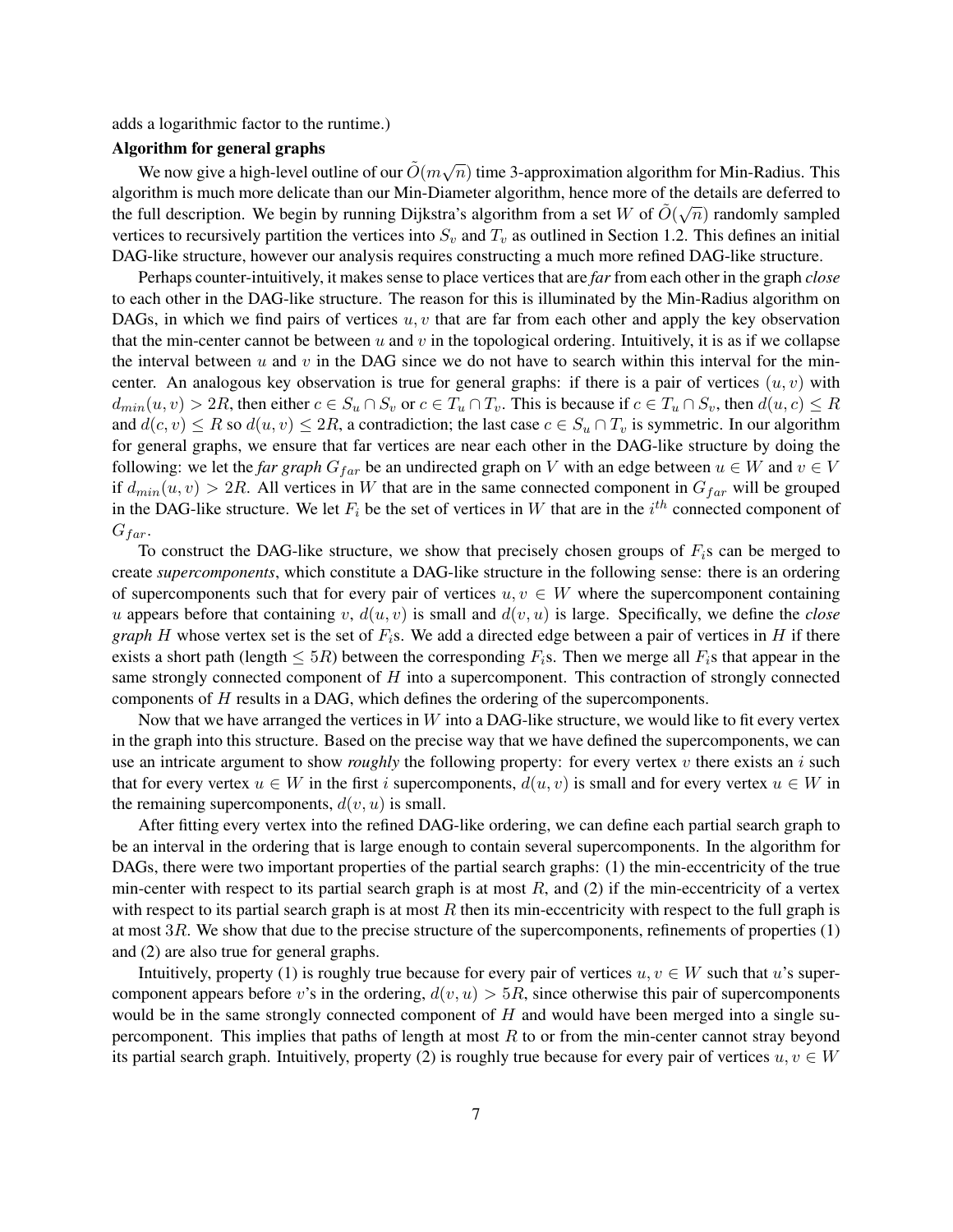such that u's supercomponents appears before v's in the ordering,  $d(u, v) \leq 2R$  because otherwise, u and v would be in the same component of  $G_{far}$  and thus be in the same supercomponent. Thus, like the argument for DAGs, for all u, all vertices that appear before u's partial search graph  $G_u$  have distance at most  $2R$  to each supercomponent in  $G_u$ , and thus distance at most 3R to u. A symmetric argument holds for vertices after  $u$  in the ordering.

#### 2.3 Min-Eccentricities

Our Min-Eccentricities algorithm is a modification of our Min-Radius algorithm. In our Min-Radius algorithm, we identify a vertex whose min-eccentricity is at most about  $3R$ , where R is the true min-radius. In our Min-Eccentricities algorithm, we show that with some extra bookkeeping, the algorithm can identify *all* vertices with min-eccentricity at most about  $5\rho$  for any  $\rho$ . We run the algorithm repeatedly, increasing  $\rho$ by a factor of  $(1 + \delta)$  at each execution until we have estimated the min-eccentricity of every vertex.

The major modification of the Min-Radius algorithm here is that if one of the vertices that we run Dijkstra from has min-eccentricity at most  $3\rho$ , we cannot stop running the algorithm, as we can in the Min-Radius algorithm. Instead, we use this vertex as a tool to find vertices with min-eccentricity at most  $5\rho$ .

# 3 Preliminary Graph Partitioning

In this section we describe a graph partitioning procedure we use as a first step in our Min-Diameter, Min-Radius, and Min-Eccentricities algorithms. The goal of this partitioning is to define a DAG-like structure in general directed graphs.

**Definition 3.1.** Assign each vertex a unique ID from [n]. For each vertex v, let  $S_v = \{u \in V : d(u, v)$  $d(v, u) \vee [d(u, v) = d(v, u) \wedge ID(u) < ID(v)]$ *}.* Let  $T_v = V \setminus (S_v \cup \{v\})$ *.* 

The runtime of our algorithms relies on whether the partition into  $S_v$  and  $T_v$  is *balanced*. Using the observation that if  $u \in S_v$ , then  $v \in T_u$ , the following lemma shows that for most vertices, the partition is indeed approximately balanced.

**Lemma 3.1.** For any graph on n vertices there are more than  $\frac{n}{2}$  vertices v such that  $\frac{|S_v|}{8} \leq |T_v| \leq 8|S_v|$ . *More generally, for any*  $U \subseteq V$ *, there are more than*  $\frac{|U|}{2}$  vertices  $v \in U$  such that  $\frac{|S_v \cap U|}{8} \le |T_v \cap U| \le$  $8|S_v \cap U|$ .

*Proof.* Since the first statement is a special case of the second statement with  $U = V$ , we prove the more general statement. Let  $|U| = k$ . Let M be a  $k \times k$  matrix indexed by the vertices in U where  $M_{u,v} = -1$ if  $u \in S_v \cap U$ ,  $M_{u,v} = 1$  if  $u \in T_v \cap U$ , and  $M_{u,u} = 0$  for  $u \in U$ . Note that M is skew-symmetric, i.e.,  $M_{u,v} = -M_{v,u}$  for all  $u, v$ . For any  $A, B \subseteq U$ , let  $M_B$  be the  $k \times |B|$  submatrix consisting of the columns indexed by B, and let  $M_{A,B}$  the  $|A| \times |B|$  submatrix of  $M_B$  consisting of its rows indexed by A.

Suppose for contradiction there is a set  $C \subset U$  of  $\frac{k}{4}$  vertices v such that  $|T_v \cap U| > 8|S_v \cap U|$ . Then  $M_C$  contains at least  $\frac{8}{9}k \cdot \frac{k}{4} = \frac{2}{9}$  $\frac{2}{9}k^2$  ones.

The  $\frac{k}{4} \times \frac{k}{4}$  $\frac{k}{4}$  submatrix  $M_{C,C}$  is also skew-symmetric, so at most half of its entries are ones, i.e.,  $M_{C,C}$ contains at most  $\frac{k^2}{32}$  ones. Letting  $\bar{C} = U \setminus C$ , we see that  $M_{\bar{C},C}$  has  $\frac{3}{4}k \times \frac{k}{4} = \frac{3}{16}k^2$  entries, and hence at most  $\frac{3}{16}k^2$  ones. In total,  $M_C$  contains at most  $\frac{7}{32}k^2 < \frac{2}{9}$  $\frac{2}{9}k^2$  ones, contradiction.

Therefore the number of vertices  $v \in U$  such that  $|T_v \cap U| > 8|S_v \cap U|$  is less than  $\frac{k}{4}$ , and symmetrically the number of vertices  $v \in U$  such that  $|T_v \cap U| < \frac{|S_v \cap U|}{8}$  $\frac{1}{8}$  is less than  $\frac{k}{4}$ . Hence more than half of the vertices  $v \in U$  have that  $\frac{|S_v \cap U|}{8} < |T_v \cap U| < 8|S_v \cap U|$ .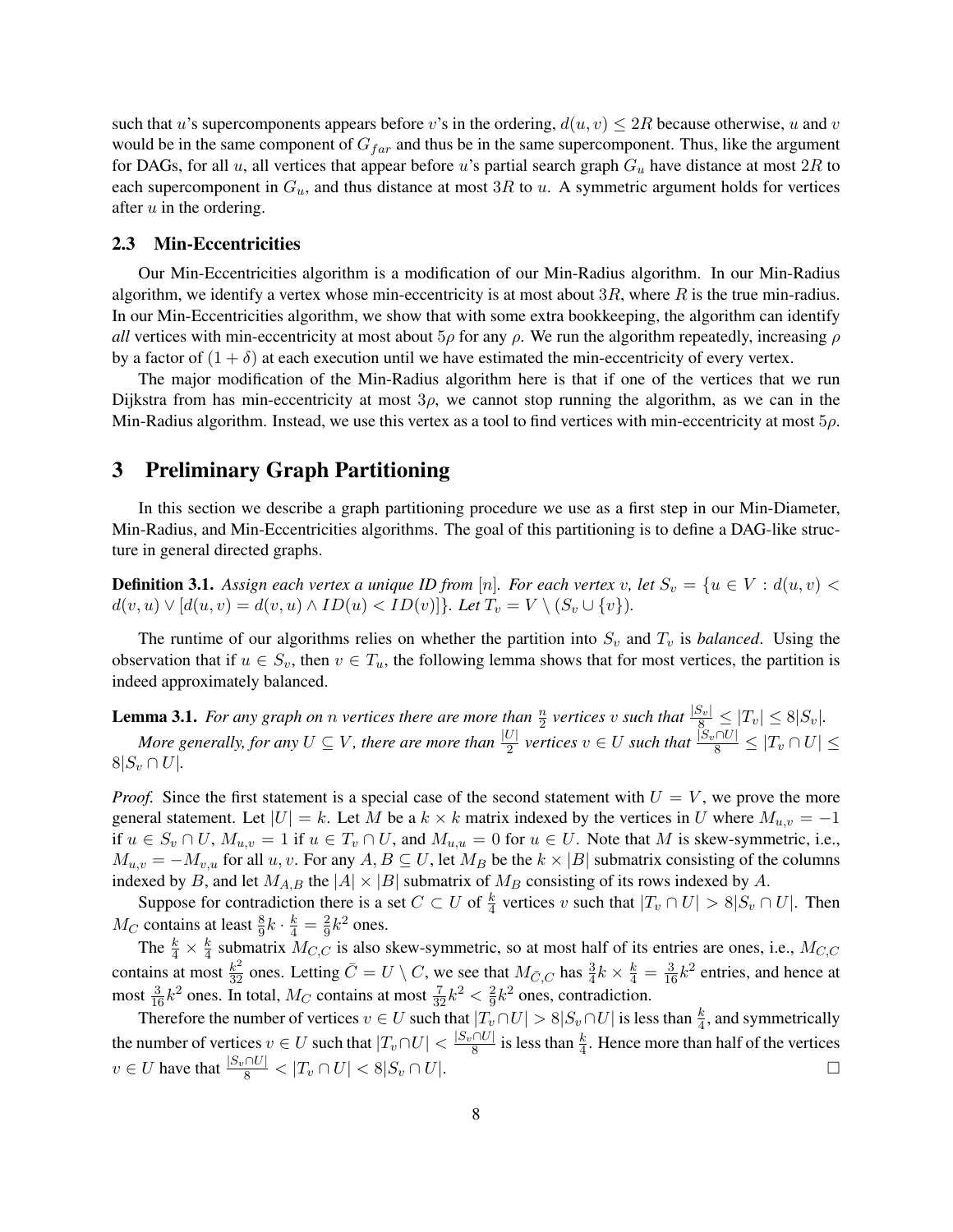Next, we describe how we use Lemma 3.1 to recursively construct a balanced partition of the vertices into a given number of of sets.

**Lemma 3.2.** *Given a graph G with n vertices and a constant*  $c > 0$ , in  $\tilde{O}(mn^{1-c})$  *time we can partition* V *into disjoint sets*  $W, V_1, V_2, \ldots, V_{q+1}$ , where  $q = |W| = n^{1-c}$ , such that with high probability:

- *1. for all i,*  $|V_i| = \Theta(\frac{n}{q})$ ;
- 2. *for all*  $i \neq j$ *, there exists a vertex*  $w \in W$  *such that either*  $V_i \subseteq S_w$ ,  $V_j \subseteq T_w$ *, or*  $V_i \subseteq T_w$ ,  $V_j \subseteq S_w$ *;*

3. for all 
$$
U \subseteq W
$$
, let  $V_U = \left(\bigcap_{w \in U} S_w\right) \bigcap \left(\bigcap_{w \in W \setminus U} T_w\right)$ , then  $V_U \subseteq V_i$  for some  $i \in [q+1]$ .

*Proof.* We begin with  $W = \emptyset$  and we will iteratively populate W with vertices. We let  $V_0 = \{V\}$  and for all  $i \in [q]$  when we add the  $i^{th}$  vertex to W, we will construct  $\mathcal{V}_i$  from  $\mathcal{V}_{i-1}$  by partitioning the largest set in  $V_{i-1}$  into two parts. After adding q vertices to W we will have constructed  $V_q = \{V_1 \dots V_{q+1}\}.$ 

For all  $i \in [q]$ , let  $A_i, B_i$  be the largest and smallest sets in  $\mathcal{V}_i$ , respectively.

We describe how to construct W and  $V_q$  inductively. Suppose  $|W| = r - 1$  and we have constructed  $V_{r-1}$ . By Lemma 3.1, if we randomly sample  $O(\log^2 n)$  vertices from  $A_{r-1}$ , with probability at least  $1-2^{-\log^2 n} = 1-n^{-\log n}$  we will sample a vertex  $w_r$  such that  $A_S = A_{r-1} \cap S_{w_r}$  and  $A_T = A_{r-1} \cap T_{w_r}$ differ by a factor of at most 8. We add  $w_r$  to W and let  $\mathcal{V}_r = \mathcal{V}_{r-1} \cup \{A_S, A_T\} \setminus \{A_{r-1}\}.$ 

By union bound over the  $q = n^{1-c}$  partitionings, with probability at least  $1 - n^{1-c-\log n}$ , every partitioning produces two sets that differ in size by a factor of at most 8.

We prove property 1 by induction on  $|W| = r$ . Specifically, we will show that for all  $r \in [q]$ ,  $|A_r| \leq$  $9|B_r|$ . This implies that  $|A_q| = O(|B_q|)$ , and property 1 follows. Lemma 3.1 implies that  $|A_1| \leq 9|B_1|$ . Assume inductively that  $|A_{r-1}| \leq 9|B_{r-1}|$ . Since no subset grows in size,  $|A_r| \leq |A_{r-1}|$  and  $|B_r| \leq$  $|B_{r-1}|$ . If  $|B_r| = |B_{r-1}|$ , then  $|A_r| \leq |A_{r-1}| \leq 9|B_{r-1}| = 9|B_r|$ . Otherwise,  $|B_r| < |B_{r-1}|$ , which implies that  $B_r$  is one of the two sets obtained by partitioning  $A_{r-1}$ . In this case  $|A_{r-1}| \leq 9|B_r|$  by Lemma 3.1. Hence  $|A_r| \leq |A_{r-1}| \leq 9|B_r|$ , completing the induction.

Property 2 follows from the partitioning procedure: for any  $i \neq j$ , if for all  $w \in W$ ,  $V_i$ ,  $V_j \subseteq S_w$  or  $V_i, V_j \subseteq T_w$  then  $V_i \cup V_j$  would never have been partitioned.

Property 3 also follows from the partitioning procedure: observe that for all  $w \in W$  and all  $U \subseteq W$ ,  $V_U \subseteq S_w$  or  $V_U \subseteq T_w$ , so  $V_U$  is never partitioned and thus  $V_U \subseteq V_i$  for some  $i \in [q+1]$ .

Since we sample  $n^{1-c} \log^2 n$  vertices and for all v finding  $S_v, T_v$  takes  $O(m)$  time, the runtime is  $\tilde{O}(mn^{1-c}).$ 

 $\Box$ 

# 4 Min-Diameter Algorithm

Throughout this section, let D be the min-diameter, and let  $s^*$ ,  $t^*$  the endpoints of the min-diameter. In this section we prove the time/accuracy trade-off theorem for Min-Diameter.

**Theorem 4.1.** For any integer  $0 < \ell \leq O(\log n)$ , there is an  $\tilde{O}(mn^{1/(\ell+1)})$  time randomized algorithm *that, given a directed weighted graph* G *with edge weights non-negative and polynomial in* n*, can output an estimate* D such that  $D/(4\ell - 1) \leq D \leq D$  with high probability, where D is the min-diameter of G.

We first prove a special case of Theorem 4.1 where  $\ell = 1$ .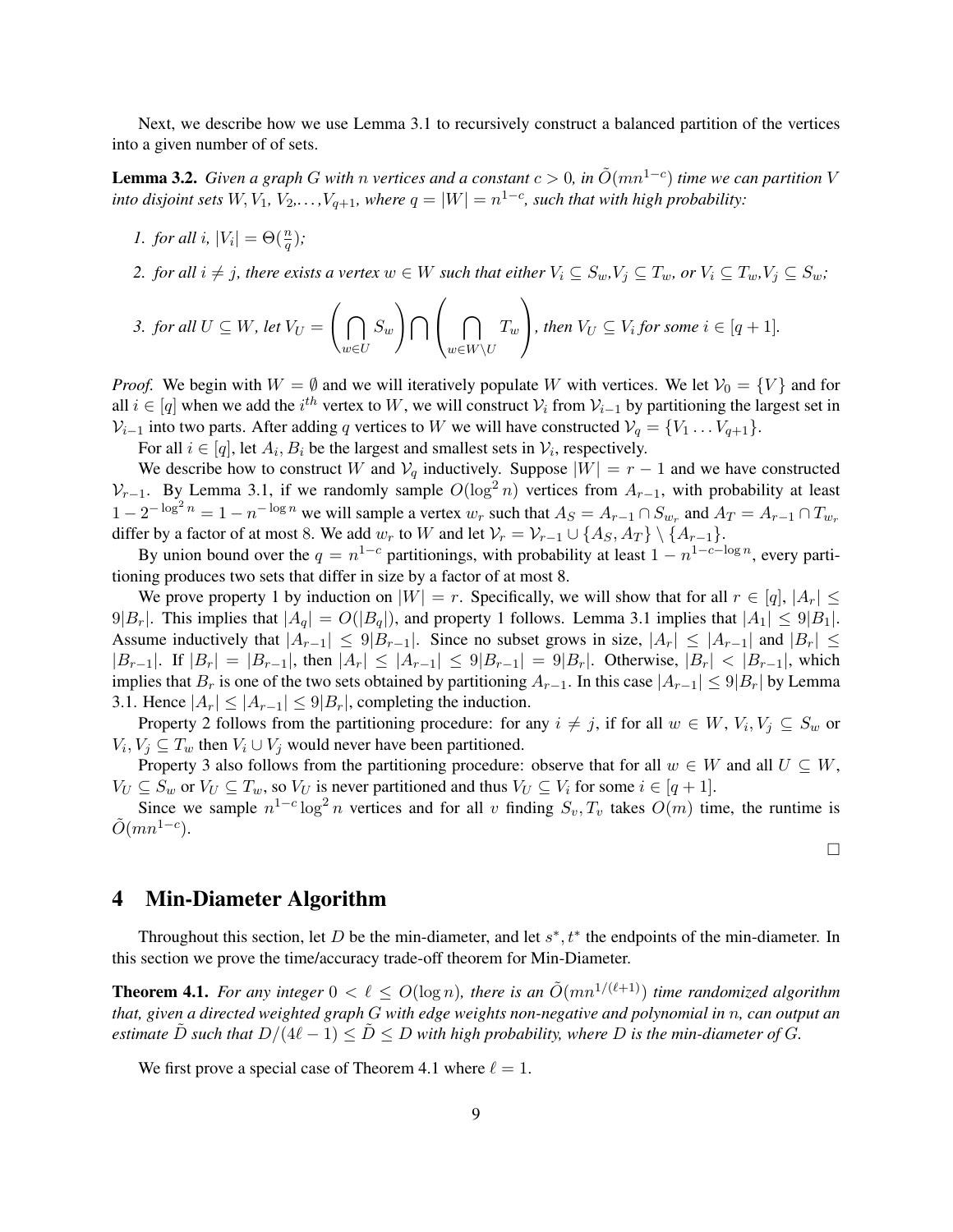#### **4.1** An  $\tilde{O}(m\sqrt{m})$  $\overline{n})$  time 3-approximation

**Theorem 4.2.** (Theorem 4.1 with  $\ell = 1$ ) There is an  $\tilde{O}(m\sqrt{n})$  time randomized algorithm, that given a *directed weighted graph* G = (V, E) *with edge weights non-negative and polynomial in* n*, can output an estimate*  $\ddot{D}$  *such that*  $D/3 \leq \ddot{D} \leq D$  *with high probability, where*  $D$  *is the min-diameter of*  $G$ *.* 

## 4.1.1 Algorithm Description

Applying Lemma 3.2 with  $q = \sqrt{n}$  we obtain a partition of the vertices into  $W, V_1, V_2, \ldots, V_{\sqrt{n+1}}$ .

We perform Dijkstra's algorithm from every vertex in W and define  $D' = \max_{w \in W} \varepsilon(w)$ . We will later show that  $D'$  is a good approximation of the Min-Diameter when  $s^*$  and  $t^*$  are not in the same vertex set  $V_i$ . For every  $i \in [\sqrt{n+1}]$ , define  $W_i^S = \{w \in W : V_i \subseteq S_w\}$ , and  $W_i^T = \{w \in W : V_i \subseteq T_w\}$ . Then, for

every *i*, we construct two graphs  $G_i^S$  and  $G_i^T$ . The first graph  $G_i^S$  contains all vertices of  $V_i$  and an additional node  $w_i^S$ . It has the following edges:

- 1. For every directed edge  $(u, v) \in E$  such that  $u, v \in V_i$ , add this edge to  $G_i^S$ .
- 2. Add a directed edge from  $w_i^S$  to every  $v \in V_i$ , with weight  $\max \left\{ \min_{w \in W_i^S} d(w, v) D', 0 \right\}$ , and a directed edge from every  $v \in V_i$  to  $w_i^S$  with weight 0.

The second graph  $G_i^T$  is symmetric to  $G_i^S$ . It contains all vertices in  $V_i$  and an additional node  $w_i^T$ . It has the following edges:

- 1. For every directed edge  $(u, v) \in E$  such that  $u, v \in V_i$ , add this edge to  $G_i^T$ .
- 2. Add a directed edge from every  $v \in V_i$  to  $w_i^T$ , with weight  $\max \left\{ \min_{w \in W_i^T} d(v, w) D', 0 \right\}$ , and add a directed edge from  $w_i^T$  to every  $v \in V_i$  with weight 0.

For all *i*, we run an exact all-pairs shortest paths algorithm on  $G_i^S$  and  $G_i^T$ . This allows us to compute for all i and all  $u, v \in V_i$  the quantity  $\min\{d_{G_i^S}(u, v), d_{G_i^T}(u, v)\}$ , which we denote by  $d'_i(u, v)$ .

We choose the larger between D' and  $\max_{i \in [\sqrt{n}+1], u, v \in V_i} \min\{d'_i(u, v), d'_i(v, u)\}$  as our final estimate for the min-diameter.

## 4.1.2 Analysis

The following lemma will be used to show that  $D'$  is a good estimate for the min-diameter if  $s^*$  and  $t^*$ happen to fall into different sets  $V_i$ 

**Lemma 4.1.** For all vertices v, if either  $s^* \in S_v$ ,  $t^* \in T_v$ , or  $t^* \in S_v$ ,  $s^* \in T_v$ , then  $\varepsilon(v) \ge D/2$ .

*Proof.* We only consider the case when  $s^* \in S_v$  and  $t^* \in T_v$  as the other case is symmetric. By way of contradiction, assume that  $\varepsilon(v) < D/2$ , then we have  $d_{\min}(s^*, v) < D/2$  and  $d_{\min}(t^*, v) < D/2$ . Since  $s^* \in S_v, d(s^*, v) = d_{\min}(s^*, v) < D/2$ ; similarly, since  $t^* \in T_v, d(v, t^*) = d_{\min}(t^*, v) < D/2$ . Therefore, by the triangle inequality,  $d(s^*, t^*) < D$ , a contradiction.

The next two lemmas are used for the case where  $s^*$  and  $t^*$  fall into the same set  $V_i$ .

**Lemma 4.2.** For every *i*, and every pair of vertices  $u, v \in V_i$ ,  $d'_i(u, v) \leq d(u, v)$ ; that is,  $\min\{d_{G_i^S}(u, v), d_{G_i^T}(u, v)\} \leq d(u, v).$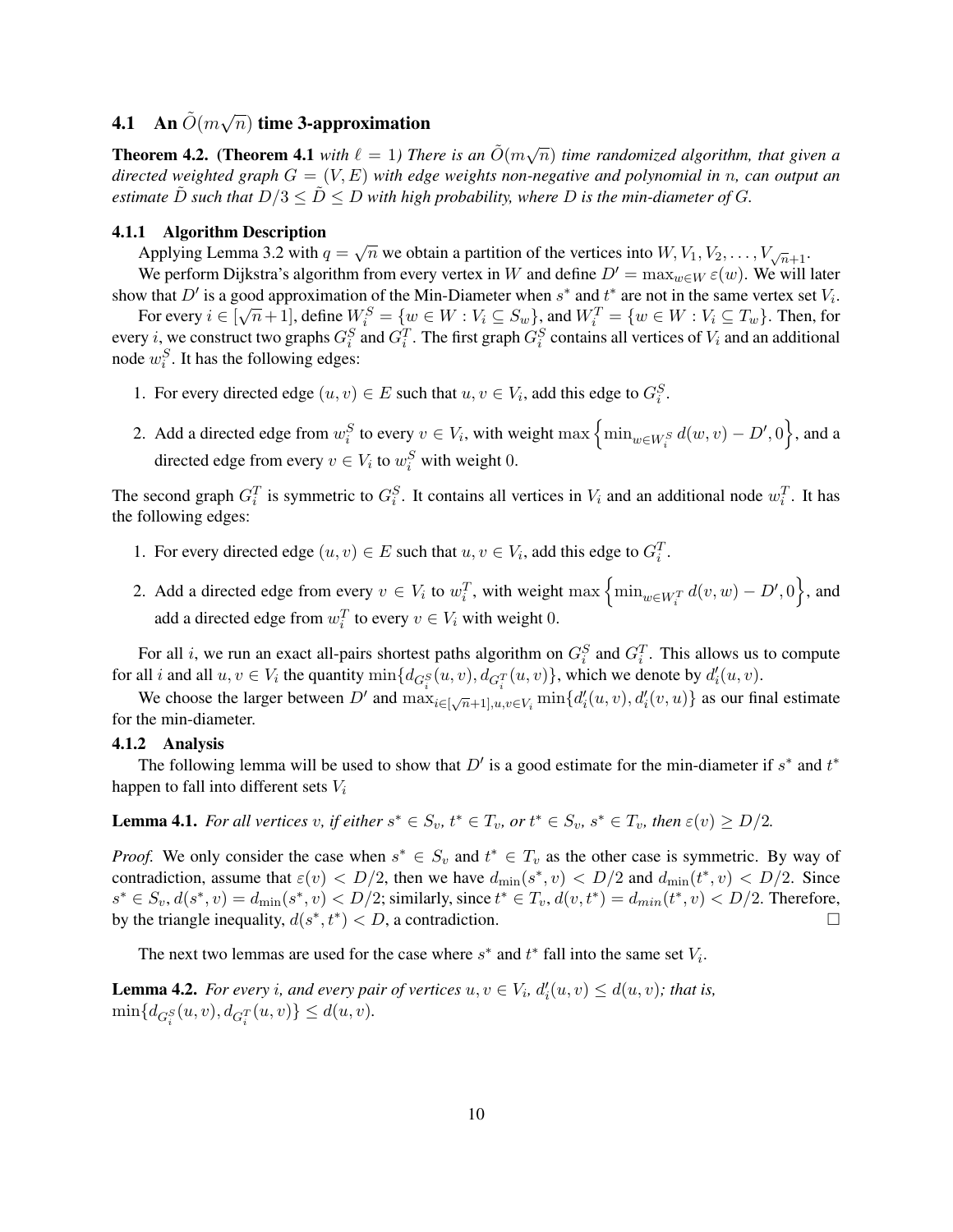

Figure 1: The case where  $u, v \in S_w$  and the shortest path from u to v contains a node  $x \in T_w \cup \{w\}$ .

*Proof.* Take any shortest path in the original graph G from  $u$  to  $v$ . If this path does not leave  $V_i$ , then this path also exists in  $G_i^S$  and  $G_i^T$ , and thus the inequality is true.

It remains to prove for the case when the shortest  $u, v$  path in the original graph leaves  $V_i$ . Let  $x \notin V_i$  be any vertex on a shortest u, v path. By Lemma 3.2, property 2, there exists  $w \in W$  such that  $x \in S_w \cup \{w\}$ and  $V_i \subseteq T_w$ , or  $x \in T_w \cup \{w\}$  and  $V_i \subseteq S_w$ . We first assume  $x \in T_w \cup \{w\}$  and  $V_i \subseteq S_w$  as shown in Figure 1, and the other case is symmetric.

Since x is on the shortest path from u to v, we have  $d(u, v) \ge d(x, v)$ . Also, we have  $d(w, x) \le D'$ , by definition of  $D'$ . Therefore,

$$
d(u, v) \ge d(x, v)
$$
  
\n
$$
\ge d(x, v) + (d(w, x) - D')
$$
  
\n
$$
\ge d(w, v) - D'
$$
 (1)

Now consider the path  $u \to w_i^S \to v$  in  $G_i^S$ . The first part  $u \to w_i^S$  costs 0, because there is an edge from u to  $w_i^S$  with weight 0; the second part  $w_i^S \to v$  costs at most  $\max\{0, d(w, v) - D'\}$ . If  $d(w, v) < D'$ , then  $d'_{i}(u, v) \leq d_{G_{i}^{S}}(u, v) = 0 \leq d(u, v)$ ; otherwise,  $d'_{i}(u, v) \leq d_{G_{i}^{S}}(u, v) \leq d(w, v) - D' \leq d(u, v)$ , where the last step is Equation 1.

When  $x \in S_w \cup \{w\}$ , and  $V_i \subseteq T_w$ , we have a symmetric argument:  $d(u, v) \ge d(u, x) \ge d(u, x) +$  $(d(x, w) - D') \geq d(u, w) - D'$ . Consider the path  $u \to w_i^T \to v$  in  $G_i^T$ . The second part  $w_i^T \to w_i^T$ v costs 0, because there is an edge from  $w_i^T$  to v with weight 0; the first part  $u \to w_i^T$  costs at most  $\max\{0, d(u, w) - D'\}$ . If  $d(u, w) < D'$ , then  $d'_{i}(u, v) \le d_{G_{i}^{T}}(u, v) = 0 ≤ d(u, v)$ ; otherwise,  $d'_{i}(u, v) ≤$  $d_{G_i^T}(u, v) \leq d(u, w) - D' \leq d(u, v).$ 

**Lemma 4.3.** For every i, and every pair of vertices  $u, v \in V_i$ ,  $d'_i(u, v) \ge d(u, v) - 2D'$ ; that is,  $d_{G_i^S}(u, v) \ge$  $d(u, v) - 2D'$  and  $d_{G_1^T}(u, v) \ge d(u, v) - 2D'.$ 

*Proof.* We only provide full proof for  $d_{G_i^S}(u, v) \ge d(u, v) - 2D'$ . The inequality for  $G_i^T$  can be proved by a symmetrical argument. If the shortest path from u to v in  $G_i^S$  does not contain  $w_i^S$ , then this path also exists in the original graph G, and thus the inequality is true.

Otherwise, the shortest path from u to v in  $G_i^S$  contains  $w_i^S$ , as shown in Figure 2. All edges on the shortest path from  $w_i^S$  to v exist in the original graph G except for the first edge from  $w_i^S$  to some node x, since a shortest path cannot use the vertex  $w_i^S$  more than once. That is,  $d_{G_i^S}(x, v) = d(x, v)$ .

By the definition of  $w_i^S$  and the edges incident to it, there exists a  $w \in W_i^S$  such that  $d(w, x) \leq$  $d_{G_i^S}(w_i^S, x) + D'$ . Thus, we have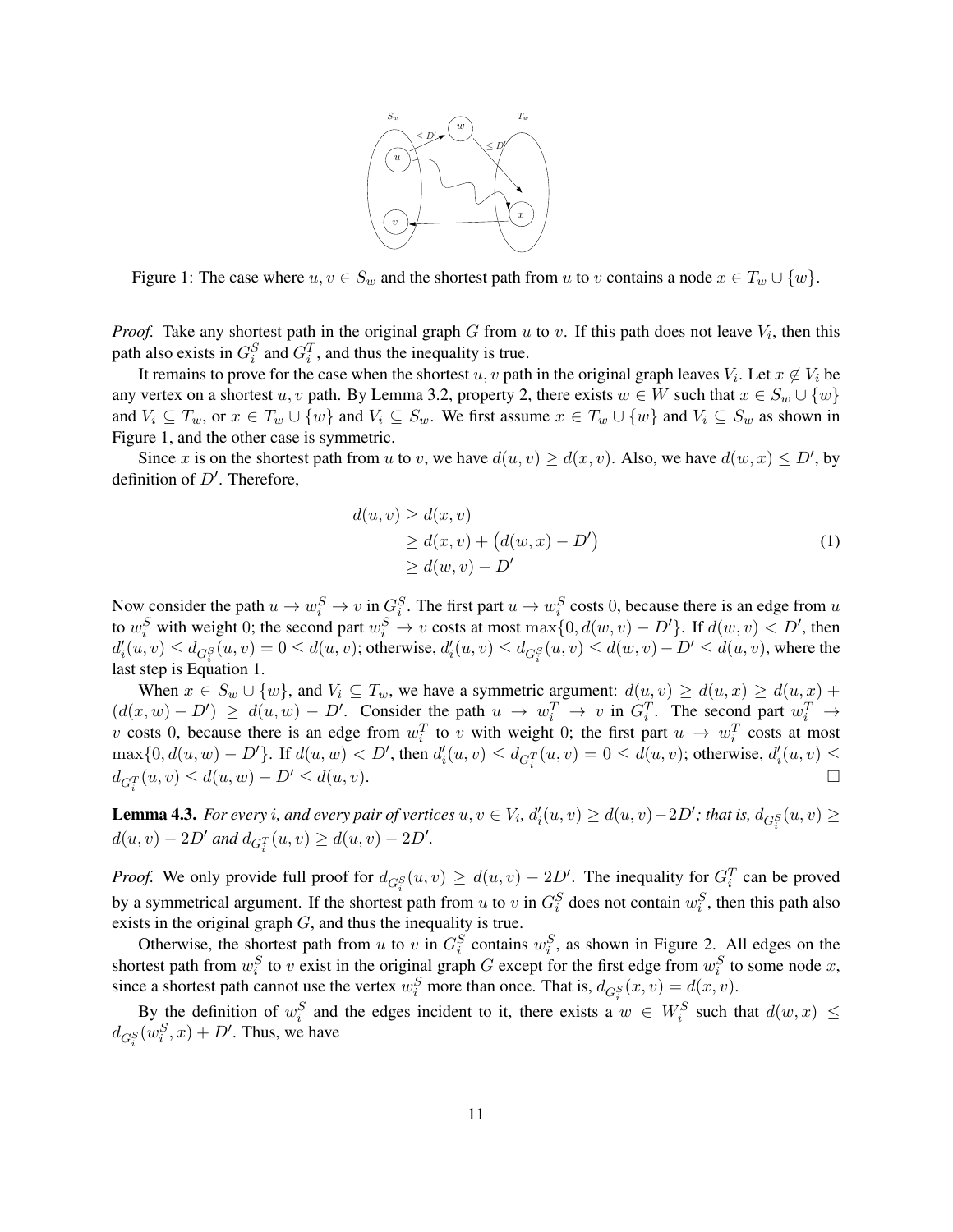

Figure 2: A shortest  $u, v$  path in  $G_i^S$  that contains  $w_i^S$ . The path goes from  $u$ , directly to  $w_i^S$  using a weight 0 edge, then directly to a vertex  $x$ , and finally reaches  $v$ .

$$
d_{G_i^S}(u, v) = d_{G_i^S}(u, w_i^S) + d_{G_i^S}(w_i^S, x) + d_{G_i^S}(x, v)
$$
  
\n
$$
= d_{G_i^S}(w_i^S, x) + d_{G_i^S}(x, v)
$$
 since  $d_{G_i^S}(u, w_i^S) = 0$  by construction  
\n
$$
= d_{G_i^S}(w_i^S, x) + d(x, v)
$$
 from argument above  
\n
$$
\geq d(w, x) - D' + d(x, v)
$$
 by the definition of w  
\n
$$
\geq d(w, v) - D'
$$
 by the triangle inequality  
\n
$$
\geq (d(w, v) - D') + (d(u, w) - D')
$$
 since  $d(u, w) \leq D'$  by definition  
\nby the triangle inequality  
\nby the triangle inequality  
\nby the triangle inequality  
\nby the triangle inequality

 $\Box$ 

We are now ready to prove our approximation ratio guarantee:  $D/3 \leq \tilde{D} \leq D$ . Clearly  $D' \leq D$ because D' is the min-eccentricity of a vertex. By Lemma 4.2  $\max_{i,u \in V_i, v \in V_i} \min\{d'_i(u,v), d'_i(v,u)\} \le$  $\max_{i,u \in V_i, v \in V_i} d_{min}(u, v) \leq D$ . Therefore, we never over estimate the Min-Diameter.

If  $s^* \in W$  or  $t^* \in W$ , then since we run Dijkstra from all vertices in W we have  $D' = D$ . So assuming that  $s^*, t^* \notin W$ , we have two cases.

**Case 1:**  $s^*$  and  $t^*$  are not in the same vertex set  $V_i$ . By Lemma 3.2, property 2, there exists  $w \in W$  such that one of  $s^*$  and  $t^*$  is in  $S_w$  and the other is in  $T_w$ , so by Lemma 4.1,  $\varepsilon(w) \ge D/2$ . Since  $D' \ge \varepsilon(w)$ , we have  $D' \ge D/2$ .

**Case 2:** s<sup>\*</sup> and  $t^*$  are in the same vertex set  $V_i$  for some i. By Lemma 4.3, min  $(d'_i(s^*, t^*), d'_i(t^*, s^*)) \ge$  $d_{min}(s^*, t^*) - 2D' = D - 2D'$ . Since  $max\{D - 2D', D'\} \ge D/3$ , we get a 3-approximation.

**Runtime analysis** It takes  $\tilde{O}(m\sqrt{n})$  time to perform the partitioning from Lemma 3.2 and to perform Dijkstra's algorithm from all  $w \in W$  since  $|W| = O(\sqrt{n}).$ 

Sua s argorium from an  $w \in W$  since  $|W| = O(\sqrt{n})$ .<br>For all *i*, the number of vertices in  $G_i^S$  is  $|V_i| + 1 = O(\sqrt{n})$  with high probability by property 1 of Lemma 3.2 and the number of edges is  $m_i + O(\sqrt{n})$  where  $m_i$  is the number of edges in the graph induced<br>Lemma 3.2 and the number of edges is  $m_i + O(\sqrt{n})$  where  $m_i$  is the number of edges in the graph induced by  $V_i$ . Hence we can run an all-pairs shortest paths algorithm on  $G_i^S$  in time  $\tilde{O}((m_i + \sqrt{n})\sqrt{n})$ . Summing over all *i* gives us  $\tilde{O}(m\sqrt{n})$ . The same analysis also works for  $G_T^i$ .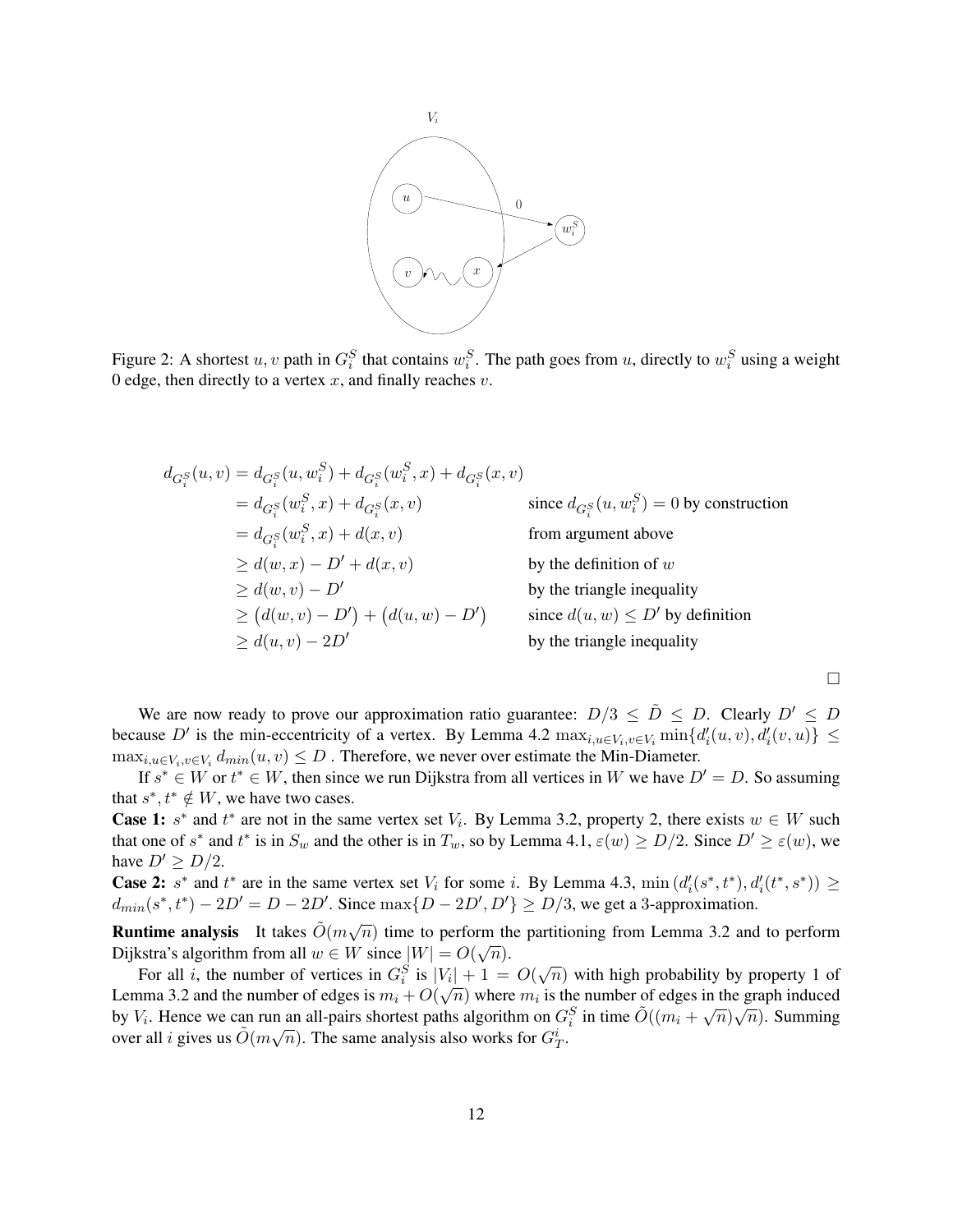## 4.2 Time/accuracy trade-off algorithm

## 4.2.1 Algorithm Description

We begin by briefly outlining the differences between our trade-off algorithm and our  $O(m\sqrt{n})$  time we begin by brieny outnining the differences between our trade-off algorithm and our  $O(m\sqrt{n})$  three algorithm. For our trade-off algorithm, instead of applying Lemma 3.2 to sample  $q = \sqrt{n}$  vertices, we will apply Lemma 3.2 with a smaller value of q to save time. This results in a smaller set W and larger sets  $V_i$ . In our  $O(m\sqrt{n})$  time algorithm, we had time to apply brute force (i.e. run all-pairs shortest paths) on the graphs  $G_i^S$  and  $G_i^T$ , however in our trade-off algorithm we do not. Instead, we apply recursion. Simply constructing  $G_i^S$  and  $G_i^T$  and recursing on both of them does not suffice because each recursive call only returns the min-diameter, whereas we require knowing all distances. To overcome this issue, instead of constructing  $G_i^S$  and  $G_i^T$  separately, we construct a graph  $G_i$  that combines these two graphs. Then, we show that it suffices to recurse on  $G_i$  to compute only its min-diameter rather than all distances.

The algorithm is as follows. We apply Lemma 3.2 with  $q = O(n^{1/(\ell+1)})$  to partition the vertices into  $W, V_1, V_2, \ldots, V_{q+1}$ . We perform Dijkstra's algorithm from every vertex in W and define  $D' =$  $\max_{w \in W} \varepsilon(w)$ . For every  $i \in [\sqrt{n} + 1]$ , we define  $W_i^S = \{w \in W : V_i \subseteq S_w\}$ , and  $W_i^T = \{w \in S_w\}$  $W: V_i \subseteq T_w$ . For every  $i \in [q + 1]$ , we construct the graph  $G_i$  as follows. The vertex set of  $G_i$  is all vertices  $V_i$  and two additional vertices  $w_i^S$  and  $w_i^T$ . It contains the following edges:

- 1. For every directed edge  $(u, v) \in E$  such that  $u, v \in V_i$ , add this edge to  $G_i$ .
- 2. Add a directed edge from  $w_i^S$  to every  $v \in V_i$ , with weight  $\max\{\min_{w \in W_i^S} d(w, v) D', 0\}$ , and add a directed edge from every v to  $w_i^S$  with weight 0.
- 3. Add a directed edge from every  $v \in V_i$  to  $w_i^T$ , with weight  $\max\{\min_{w \in W_i^T} d(v, w) D', 0\}$ , and add a directed edge from  $w_i^T$  to every  $v \in V_i$  with weight 0.

For all i, we recursively compute a  $(4\ell - 5)$ -approximation for the Min-Diameter of  $G_i$  by calling the algorithm for  $\ell - 1$ . We use the  $\ell = 1$  algorithm from the previous section as the base case.

We choose the larger between  $D'$  and the maximum approximated Min-Diameter over all  $G_i$  as our final estimate.

#### 4.2.2 Analysis

Before proving the main theorem for Min-Diameter, we need to prove two lemmas for  $G_i$ , which are analogous to Lemma 4.2 and Lemma 4.3.

**Lemma 4.4.** For every *i*, and every pair of vertices  $u, v \in V_i$ ,  $d(u, v) \geq d_{G_i}(u, v)$ .

*Proof.* Since  $G_i^S \subseteq G_i$  and  $G_i^T \subseteq G_i$ , we have  $d_{G_i}(u, v) \leq d_{G_i^S}(u, v)$  and  $d_{G_i}(u, v) \leq d_{G_i^T}(u, v)$ . Then by Lemma 4.2, we have  $d(u, v) \ge \min\{d_{G_i^S}(u, v), d_{G_i^T}(u, v)\} \ge d_{G_i}(u, v)$ .

**Lemma 4.5.** *For every i, and every pair of vertices*  $u, v \in V_i$ ,  $d_{G_i}(u, v) \ge d(u, v) - 4D'$ .

*Proof.* Consider the shortest path from u to v in  $G_i$ . If this path does not contain both  $w_i^S$  and  $w_i^T$ , then this path exists in  $G_i^S$  or  $G_i^T$ , and thus we can directly apply Lemma 4.3 to get  $d_{G_i}(u, v) \ge d_{G_i^S}(u, v) \ge$  $d(u, v) - 2D'$ , or  $d_{G_i}(u, v) \ge d_{G_i^T}(u, v) \ge d(u, v) - 2D'$ .

Otherwise, the shortest path from u to v contain both  $w_i^S$  and  $w_i^T$ . Such path can only be one of the following two forms: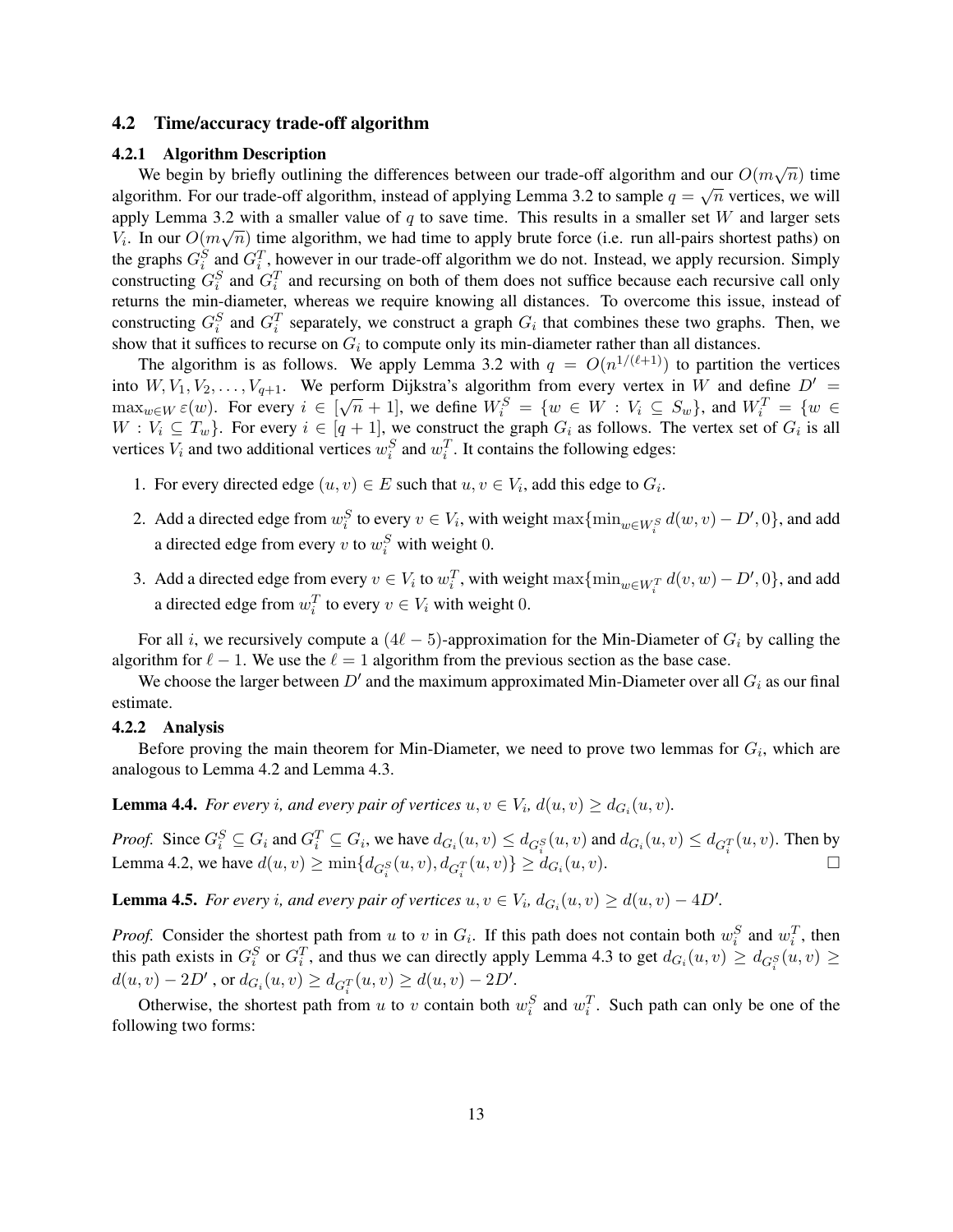- $u \to w_i^S \to x \to w_i^T \to v$  for some vertex  $x \in V_i$ . The first half  $u \to w_i^S \to x$  is contained in  $G_i^S$ , so we can apply Lemma 4.3 to get  $d_{G_i}(u, x) = d_{G_i^S}(u, x) \ge d(u, x) - 2D'$ ; similarly, the second half  $x \to w_i^T \to v$  is contained in  $G_i^T$  so  $d_{G_i}(x, v) \ge d(x, v) - 2D'$ . In total,  $d_{G_i}(u, v) =$  $d_{G_i}(u, x) + d_{G_i}(x, v) \ge (d(u, x) - 2D') + (d(x, v) - 2D') \ge d(u, v) - 4D'.$
- $u \to w_i^T \to x \to w_i^S \to v$  for some vertex  $x \in V_i$ . We can similarly split this path to two halves, and apply the same analysis as the previous case to get  $d_{G_i}(u, v) \ge d(u, v) - 4D'$ .

$$
\Box
$$

We are now ready to prove our approximation ratio guarantee:  $D/(4\ell - 1) \leq \tilde{D} \leq D$ . We prove the result inductively. When  $\ell = 1$ , it is exactly Theorem 4.2. Now assume it is true for  $\ell - 1$ , and we will prove it for  $\ell$ .

Clearly  $D' \le D$  because  $D'$  is the min-eccentricity of a vertex. By induction, the  $(4\ell-5)$ -approximation for the min-diameter of  $G_i$  never exceeds the true min-diameter of  $G_i$ . Then by Lemma 4.4, the mindiameter of  $G_i$  does not exceed the min-diameter of  $G$ . Therefore, we never over estimate the min-diameter.

If  $s^* \in W$  or  $t^* \in W$ , then since we run Dijkstra from all vertices in W we have  $D' = D$ . So assuming that  $s^*, t^* \notin W$ , we have two cases.

**Case 1:**  $s^*$  and  $t^*$  are not in the same vertex set  $V_i$ . By Lemma 3.2, property 2, there exists  $w \in W$  such that one of  $s^*$  and  $t^*$  is in  $S_w$  and the other is in  $T_w$ , so by Lemma 4.1,  $\varepsilon(w) \ge D/2$ . Since  $D' \ge \varepsilon(w)$ , we have  $D' \ge D/2$ .

**Case 2:** s<sup>\*</sup> and t<sup>\*</sup> are in the same vertex set  $V_i$  for some i. If  $D' \ge D/(4\ell-1)$ ,  $D'$  is already a good approximation. So assume  $D' < D/(4\ell-1)$ . By Lemma 4.5,  $\min\{d_{G_i}(s^*, t^*), d_{G_i}(t^*, s^*)\} \ge d_{min}(s^*, t^*) - 4D' =$  $D - 4D'$ . Since we calculate a  $(4\ell - 5)$ -approximation of  $G_i$ 's min diameter, our estimate is at least

$$
(D-4D')/(4\ell-5) \ge (D-4(D/(4\ell-1)))/(4\ell-5) = D/(4\ell-1)
$$

**Runtime analysis** It takes  $\tilde{O}(mn^{1/(\ell+1)})$  time to perform the partitioning from Lemma 3.2 and to perform Dijkstra's algorithm from all  $w \in W$  since  $|W| = O(n^{1/(\ell+1)})$ . For all i, the number of vertices in  $G_i$  is  $|V_i| + 2 = O(n^{\ell/(\ell+1)})$  with high probability by Lemma 3.2, property 1, and the number of edges is  $m_i + O(n^{\ell/(\ell+1)})$  where  $m_i$  is the number of edges in the graph induced by  $V_i$ . By induction, it takes  $\tilde{O}((m_i + n^{\ell/(\ell+1)}) (n^{\ell/(\ell+1)})^{1/\ell})$  time to compute a  $(4\ell - 5)$ -approximation of Min-Diameter of  $G_i$  for each *i*. Summing over all *i* gives us  $\tilde{O}(mn^{1/(\ell+1)})$ .

Note that we apply Lemma 3.2 at most  $poly(n)$  times in the recursion and this the only randomization so the whole algorithm works with high probability.

# 5 Min-Radius Algorithm

**Theorem 5.1.** For any constant  $\delta$  with  $1 > \delta > 0$ , there is an  $\tilde{O}(m\sqrt{n}/\delta)$  time randomized algorithm *that, given a directed weighted graph* G = (V, E) *with weights positive and polynomial in* n*, can output an estimate*  $R'$  such that  $R \leq R' \leq (3 + \delta)R$  with high probability, where R is the min-radius of the G.

*Proof.* We fix a value r and our algorithm either certifies that  $R > r$  or  $R \leq 3r$ . Then by a binary search argument we get a  $(3 + \delta)$ -approximation as follows. Let  $\delta' = \delta/3$ . Starting from  $r = 1$ , we run the algorithm and increase r for each run. If the output of the algorithm is that  $R \leq 3r$ , then we stop. Otherwise (if  $R > r$ ), we run the algorithm with the new value  $r_{new} = (1 + \delta')r$ . This contributes a multiplicative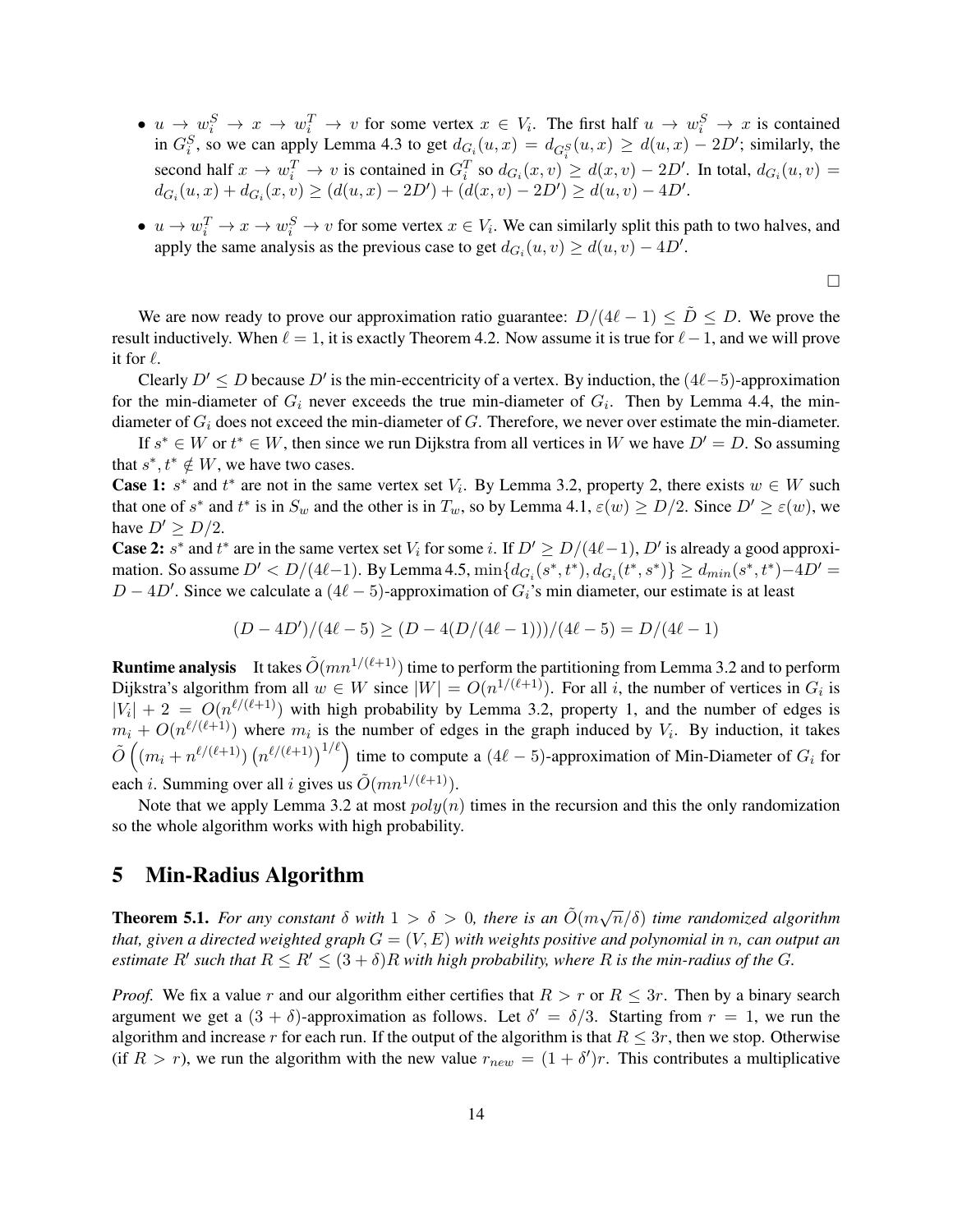factor of  $\log_{1+\delta'} R = \tilde{O}(1/\delta)$  to the total runtime. Suppose that for some value of r we have  $R \leq 3r$ . So from the previous run of the algorithm, we know that  $R > r/(1 + \delta')$ . Letting  $R' = 3r$ , we have  $R \leq 3r = R' < 3(1 + \delta')R = (3 + \delta)R$ , which means that  $R'$  is a  $(3 + \delta)$ -approximation. Now we present the algorithm.

#### Algorithm Step 1: Preliminaries

Let c be the min-center (which is unknown). First we remove all the edges with weight more than  $r$ , because if  $R \le r$ , this removal does not change the min-radius. Then we sample a set W of  $\sqrt{n}$  vertices according to Lemma 3.2. For every vertex  $v \in W$ , we run Dijkstra's algorithm from and to v to obtain the min-distance between v and all other vertices. If there exists a vertex  $v \in W$  with  $\varepsilon(v) \leq 3r$ , we have certified that  $R \leq 3r$  so we are done.

#### Algorithm Step 2: Constructing the "far graph"

Now we can assume that for each  $v \in W$ ,  $\varepsilon(v) > 3r$ . We say that a pair of vertices is *far* if their min-distance is more than  $2r$ , and let the *far graph*  $G<sub>far</sub>$  be an undirected unweighted graph on V defined as follows: for each  $u \in W$  and  $v \in V$ ,  $(u, v)$  is an undirected edge if u and v are far. We partition W based on the connected components of  $G_{far}$ . Specifically, for all i define  $Z_i$  to be the i<sup>th</sup> connected component of  $G_{far}$  which contains at least one vertex in W. Let  $F_i = W \cap Z_i$ , note that  $F_i$  is non-empty.

#### *Analysis Step 2*

Remember that we defined  $S_U = \bigcap_{v \in U} S_v$  and  $T_U = \bigcap_{v \in U} T_v$ .

By constructing  $G<sub>far</sub>$ , we prune the set of candidate min-centers, as specified in the following lemma.

**Lemma 5.1.** *If*  $R \le r$ , then for any  $F_i$  either  $c \in S_{F_i}$  or  $c \in T_{F_i}$ .

*Proof.* First note that we have  $S_{F_i} \cup T_{F_i} \neq V \setminus F_i$ . We know that  $c \notin F_i$  as  $F_i \subseteq W$ . By way of contradiction, assume that there are two vertices  $u, v \in F_i$  such that  $c \in S_u \cap T_v$ . Consider a path in  $G_{far}$ from u to v. There must be a pair of adjacent vertices  $(u', v')$  on the path such that  $c \in S_{u'} \cap T_{v'}$ . Then, by definition, u' and v' are far (with respect to the original graph G). Since  $c \in S_{u'} \cap T_{v'}$ , we have  $d(v', c) \le r$ and  $d(c, u') \leq r$ , so by the triangle inequality  $d(v', u') \leq 2r$ . Thus u' and v' are not far, a contradiction.  $\Box$ 

#### Algorithm Step 3: Defining a DAG-like structure

a) Constructing the "close graph" The purpose of constructing the close graph is that it allows us to either perform Dijkstra's algorithm from some additional vertices and obtain a good estimate (see step b), or "merge" some connected components of the far graph to further prune the set of vertices that could be the min-center (see step c). The *close graph*  $G_{close}$  is an unweighted directed graph with one vertex  $f_i$  for each  $F_i$ . For all i and j, let  $(f_i, f_j)$  be an edge in  $G_{close}$  if for some  $u \in F_i$  and some  $v \in F_j$ ,  $d(u, v) \leq 5r$ .

b) Additional Dijkstra We now perform Dijkstra's algorithm from some additional vertices, which are carefully chosen so that either we find a vertex with small min-eccentricity and are done in this step, or we can define a DAG-like structure in the graph (step c). We compute the strongly connected components (SCCs) of  $G_{close}$ . For each SCC  $Q = (V_Q, E_Q)$ , find  $E'_Q \subseteq E_Q$  with  $|E'_Q| \le 2|V_Q|$  such that  $Q' =$  $(V_Q, E_Q')$  is strongly connected; it is simple to show that such an  $E_Q'$  exists and we include the proof in the appendix for completeness (Lemma A.2). Let  $E' = \cup_Q E'_Q$ . Note that every edge  $e \in E'$  corresponds to a path  $P_e$  of length at most  $5r$  in the original graph G. For each  $e \in E'$ , find an ordered set  $V_e$  of at most 9 vertices on  $P_e$  that divide  $P_e$  into subpaths of length at most r; it is simple to show that such a  $V_e$  exists and we include the proof in the appendix for completeness (Lemma A.1). We run Dijkstra's algorithm from every vertex in  $V_e$  and if we find a vertex v with  $\varepsilon(v) \leq 3r$  then we are done.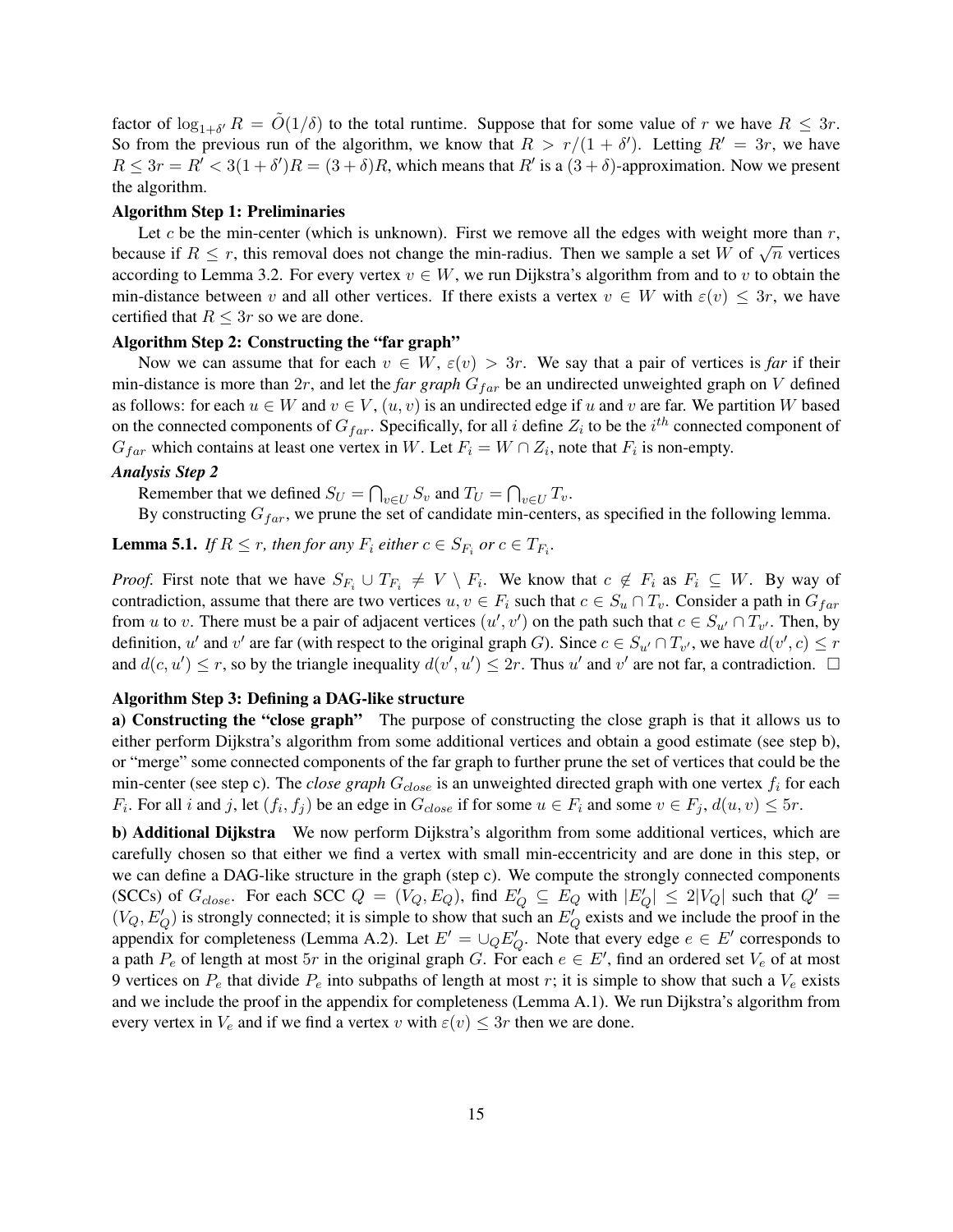c) Constructing the DAG of "supercomponents" Let  $H$  be the DAG created by contracting every strongly connected component of  $G_{close}$  into a single vertex. That is, there is an edge from u to v in H if the strongly connected component  $v$  is reachable from the strongly connected component  $u$ . Let  $k$  be the number of vertices in  $H$ ; we number the vertices in  $H$  from 1 to k according to a topological ordering. For each  $j \in [k]$ , we merge the set of  $F_i$ 's represented by vertex j in H into a *supercomponent*  $W_j$ . Formally, if we define  $F_u$  to be the connected component of  $G_{far}$  that contains u, a vertex  $u \in W$  is in supercomponent  $W_j$  if  $f_u$  is in the strongly connected component of H represented by vertex j.

d) Fitting the remaining vertices into the DAG structure In the previous step, we defined a DAG-like structure on the vertices in  $W$ . Now we place the rest of the vertices into this structure. We partition the rest of the vertices based on whether they could potentially be the min-center. We define the vertex sets  $C$  and  $B$ next and in the analysis we prove that  $c \in C$  (among other properties of C and B). We will use the following notation: for any distance  $d > 0$ , let  $S_v^d = \{u \in S_v : d(u, v) \le d\}$  and let  $T_v^d = \{u \in T_v : d(v, u) \le d\}$ . Remember that for any set U of vertices, we defined  $S_U^d = \bigcap_{v \in U} S_v^d$ , and  $T_U^d = \bigcap_{v \in U} T_v^d$ .

- For  $i = 1, \ldots, k+1$ , let  $v \in C_i$  if for all  $j < i, v \in T_{W_j}^{2r}$  and for all  $j \ge i, v \in S_{W_j}^{2r}$ . Let  $C = \cup_{i=1}^{k+1} C_i$ .
- For  $i = 2, \ldots, k+1$ , let  $v \in B_i$  if  $v \notin C$  and i is the largest integer for which  $v \in T_{W_{i-1}}^{2r}$ . Let  $v \in B_1$ if there is no such i and  $v \notin C$ . Let  $B = \bigcup_{i=1}^{k+1} B_i$ .

#### *Analysis Step 3*

Figure 3 shows a summary of the structure of the graph which we will describe in the following observations and lemmas.



Figure 3: The graph structure for the sets  $W_i$ ,  $B_i$  and  $C_i$ . Solid lines are paths of length at most  $2r$  between any member of the outgoing set to any member of the incoming set. Dashed lines are paths of length at most 2r which might not exist between all pairs, which is expressed more accurately in Lemma 5.4.

We first observe two important properties of supercomponents:

**Observation 5.1.** *For every pair of vertices*  $v_i \in W_i$  *and*  $v_j \in W_j$  *with*  $i < j$ *,*  $d(v_i, v_i) > 5r$ *.* 

This is true because if  $d(v_j, v_i) \le 5r$ , then there is an edge from  $f_j$  to  $f_i$  in  $G_{close}$ , so there is an edge from j to i in H. Since  $i < j$ , this contradicts the topological ordering of H.

**Observation 5.2.** For every pair of vertices  $v_i \in W_i$  and  $v_j \in W_j$  with  $i < j$ ,  $v_i \in S_{W_j}^{2r}$  and  $v_j \in T_{W_i}^{2r}$ .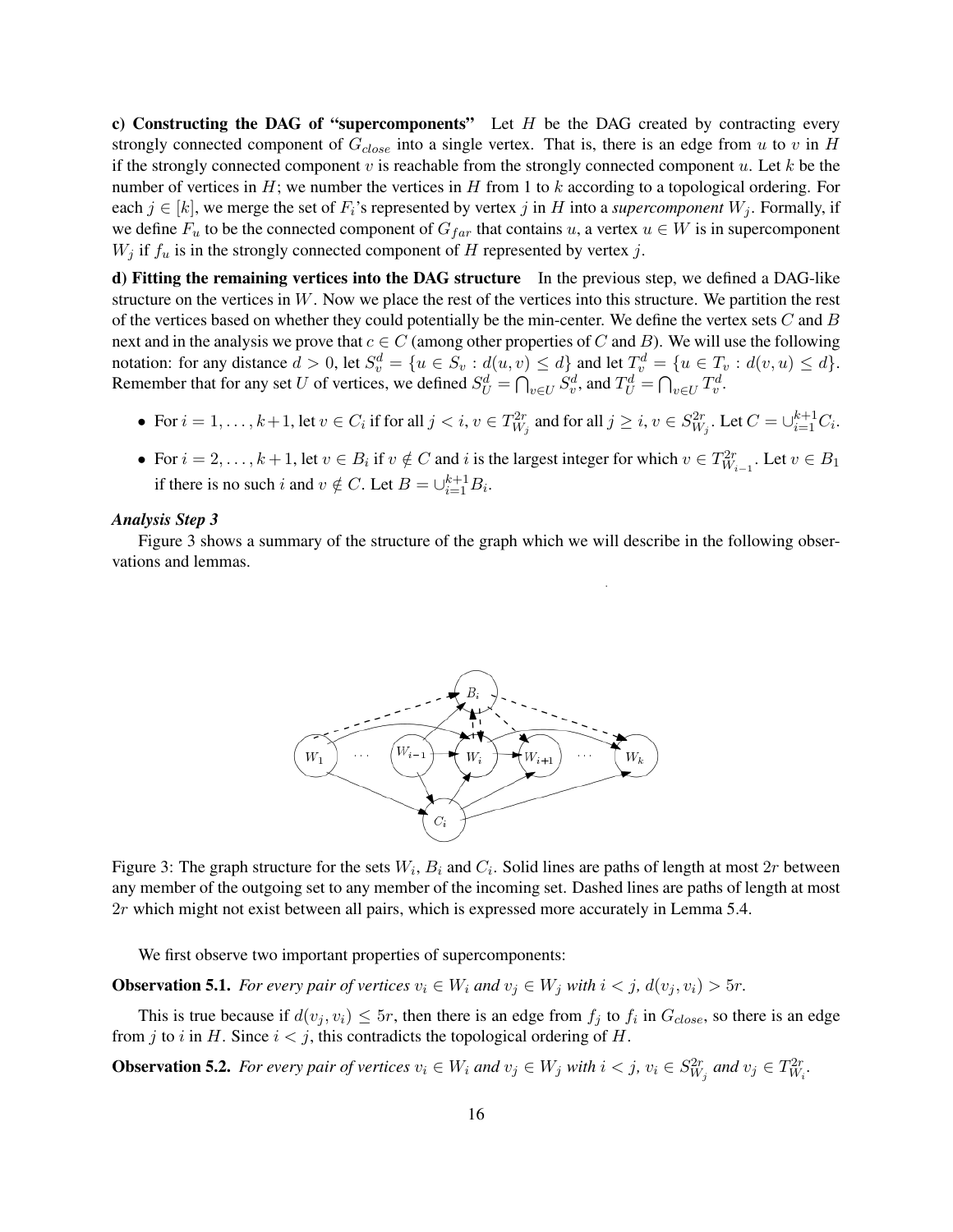This is true because  $v_i$  and  $v_j$  are in different  $F_k$ 's since  $W_i$  and  $W_j$  are collections of disjoint sets of  $F_i$ 's. So  $v_i$  and  $v_j$  are not far i.e.  $d_{min}(v_i, v_j) \le 2r$  and by Observation 5.1 we know that  $d(v_j, v_i) > 5r > 2r$ , so it must be that  $d(v_i, v_j) \le 2r$ . Since this is true for all vertices  $v_j \in W_j$ , we have  $v_i \in S_{W_j}^{2r}$ . Similarly,  $v_j \in T_{W_i}^{2r}$ .

We now prove a refinement of Lemma 5.1 where we consider supercomponents instead of far graph components. This further prunes the vertices that could potentially be the min-center.

**Lemma 5.2.** *If*  $R \le r$ , *then for each*  $i = 1, ..., k$ , *either*  $c \in S_{W_i}$  *or*  $c \in T_{W_i}$ .

*Proof.* Fix i and suppose by way of contradiction that there are nodes  $u, v \in W_i$  such that  $c \in S_u \cap T_v$ . By Lemma 5.1, u and v must be in different  $F_i$ 's say  $F_u$  and  $F_v$ .

Recall that by the definition of a supercomponent,  $f_u$  and  $f_v$  are in the same strongly connected component of  $G_{close}$ . So there is a path P from  $f_u$  to  $f_v$  in  $G_{close}$  such that all of its edges are in E'. By Lemma 5.1 Since  $c \in S_u \cap T_v$ , we have that  $c \in S_{F_u} \cap T_{F_v}$ . So there are two consecutive nodes  $f_j$  and  $f_{j'}$  on P (in that order) such that  $c \in S_{F_j} \cap T_{F_{j'}}$ .

Recall that each edge  $e \in E'$  corresponds to a path  $P_e$  of length at most  $5r$  in the original graph. Let e be the edge  $(f_j, f_{j'})$  and consider  $P_e$  and  $V_e$ , where  $V_e$  is the set of vertices that divides  $P_e$  into subpaths of length at most r. Since the endpoints of  $P_e$  are in  $F_j$  and  $F_{j'}$  respectively, there exists a pair of vertices  $u', v'$  consecutive in  $V_e$  (in that order) such that  $c \in S_{u'} \cap T_{v'}$ . We note that  $d(u', v') \leq r$ .

Now we claim that  $\varepsilon(v') \leq 3r$ . This is because  $d(v', c) \leq r$  and  $d(c, v') \leq d(c, u') + d(u', v') \leq 2r$ . Consider an arbitrary vertex  $w \in V$ . Either  $d(c, w) \leq R$  or  $d(w, c) \leq R$ . If  $d(c, w) \leq R$  then  $d(v', w) \leq R$  $d(v', c) + d(c, w) \le 2r$ . If  $d(w, c) \le R$ , then  $d(w, v') \le d(w, c) + d(c, v') \le 3r$ . In this case, the algorithm would have stopped after step 3b.

 $\Box$ 

We now prove that  $c \in C$ , which further prunes the vertices that could potentially be the min-center.

**Lemma 5.3.** *If*  $R \leq r$ *, then*  $c \in C$ *.* 

*Proof.* By Lemma 5.2, either  $c \in S_{W_i}$  or  $c \in T_{W_i}$ . Since c is the min-center and  $R \leq r$ , if  $c \in S_{W_i}$ then  $c \in S_{W_i}^{2r}$ , and similarly if  $c \in T_{W_i}$  then  $c \in T_{W_i}^{2r}$ . We claim that for each  $i < j$ ,  $S_{W_i}^{2r} \cap T_{W_j}^{2r} = \emptyset$ , which completes the proof. Suppose otherwise and let i and j be such that  $i < j$  and there is a vertex  $v \in S_{W_i}^{2r} \cap T_{W_j}^{2r}$ . Then for every vertex  $v_i \in W_i$  and  $v_j \in W_j$ ,  $d(v_j, v) \le 2r$  and  $d(v, v_i) \le 2r$ , so  $d(v_i, v_i) \leq 4r$ . This contradicts Observation 5.1.

Now we prove that the vertices in  $B$  fit into the DAG structure in a similar but weaker sense than the vertices in  $C$ :

**Lemma 5.4.** Consider a node  $v \in B_i$ . Then for all  $z \geq i$  except for at most two values, we have  $v \in S_{W_z}^{2r}$ . And for all  $z \leq i$  except for at most two values, we have  $v \in T^{2r}_{W_z}$ .

*Proof.* We first observe that there is at most one j such that v is far from some vertex in  $W_j$ . This is because if v were far from two vertices u, w in different supercomponents, then  $G_{far}$  would contain the edges  $(u, v)$  and  $(w, v)$  making u and w in the same connected component of  $G_{far}$ , and thus in the same supercomponent. We fix  $j$  and consider two cases:

**Case 1:** Suppose by way of contradiction that for some node  $w \in W_z$  for some  $z \le i$ ,  $z \ne j$ , we have  $v \in S_w^{2r}$ . We know that  $z < i - 1$ , since by definition of  $B_i$ , we have  $v \in T_{W_{i-1}}^{2r}$ . Let  $w' \in W_{i-1}$  be an arbitrary node, then  $d(w', w) \leq d(w', v) + d(v, w) \leq 2r + 2r < 5r$ , a contradiction to Observation 5.1.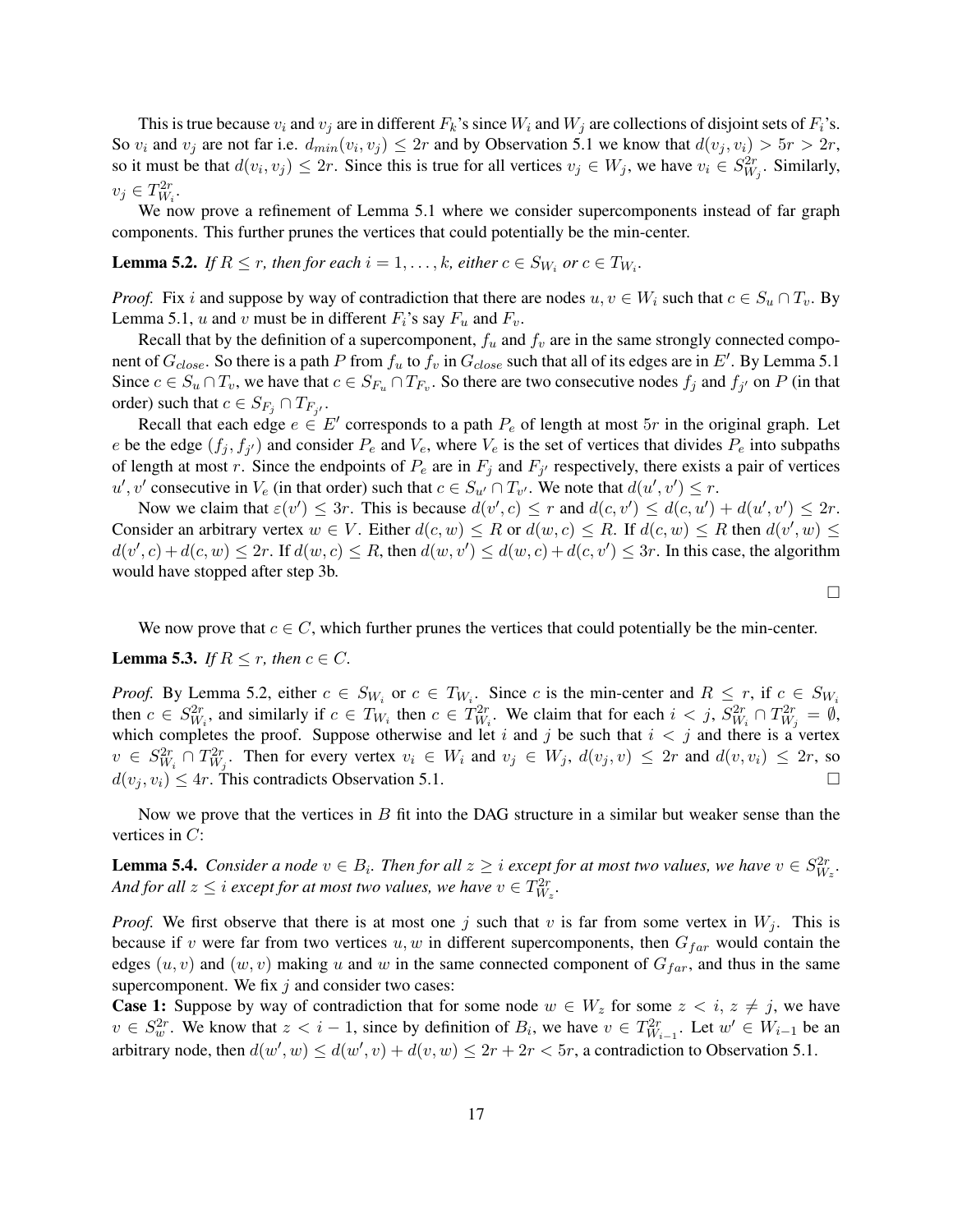**Case 2:** Now suppose that for some node  $w \in W_z$  for some  $z > i$ ,  $z \neq j$ , we have  $v \in T_w^{2r}$ . We will show that  $j = i$  and  $z = i + 1$ ; that is, for all  $z' \geq i + 2$ , we have that  $v \in S_{W_{z'}}^{2r}$ . If there is some node  $w' \in W_i$ such that  $v \in S_{w'}^{2r}$ , then  $d(w, w') \le d(w, v) + d(v, w') \le 2r + 2r < 5r$ , a contradiction to Observation 5.1. Assume that there is no such w' i.e.  $d(v, w') > 2r$  for all  $w' \in W_i$ . Then for every node  $w' \in W_i$ , either v and w' are far or  $d(w', v) \le 2r$ . If for all  $w' \in W_i$ ,  $d(w', v) \le 2r$ , then  $v \in T_{W_i}^{2r}$ , which cannot happen since by the definition of  $B_i$ , i is the biggest integer that  $v \in T_{W_{i-1}}^{2r}$ . Thus, v is far from some vertex in  $W_i$  so we have that  $j = i$ . If  $z > i + 1$ , then by definition of  $B_i$  there is some vertex  $u \in W_{i+1}$  such that  $v \in S_u^{2r}$ . So  $d(w, u) \le d(w, v) + d(v, u) \le 2r + 2r < 5r$ , a contradiction to Observation 5.1. So it must be that  $z = i + 1$ . So for all  $z' \geq i + 2$ , we have that  $v \in S^{2r}_{W_{z'}}$ .

We have observed stronger properties than Lemma 5.4 for vertices  $v \in W_i$  (Observation 5.2) and  $v \in C_i$ (by definition), so we have the following corollary.

# **Corollary 5.1.** Lemma 5.4 is true for all  $v \in B_i \cup C_i \cup W_i$ . Moreover, for such v's, we have  $v \in T^{2r}_{W_{i-1}}$ .

#### Algorithm Step 4: Partial search

From each of the potential min-centers, we will run Dijkstra's algorithm on a small subgraph of G. For each  $i = 1, \ldots, k + 1$ , let  $G_i$  be the subgraph of G induced by  $W_{i-6} \cup \ldots \cup W_{i+3} \cup B_{i-6} \cup \ldots \cup B_{i+3} \cup$  $C_{i-5} \cup \ldots \cup C_{i+3}$ . Define  $\overline{C_i}$  to be the set of nodes  $v \in C_i$  such that v is within min-distance r from all vertices in  $W$  (we know this set of nodes because we have already run Dijkstra's algorithm from and to every vertex in W). For every vertex v in  $\overline{C_i}$ , run Dijkstra's algorithm from v with respect to the graph  $G_i$ . If v is within min-distance r from all nodes in  $U_i = C_i \cup B_{i-2} \cup B_{i-1} \cup B_i$ , we will show that  $R \le 3r$ . If there is no such v, we will show that  $r < R$ .

## *Analysis Step 4*

The following two claims prove that our algorithm either certifies that  $R > r$  or  $R \leq 3r$ .

**Claim 1.** For some i, if  $c \in \overline{C}_i$  and  $R \leq r$ , then for all  $u \in U_i$ , the min-distance between c and u with *respect to*  $G_i$  *is at most r.* 

**Claim 2.** If a vertex  $v \in \overline{C}_i$  is within min-distance r from all vertices in  $U_i$  with respect to the graph  $G_i$ , *then*  $R \leq \varepsilon(v) \leq 3r$ *.* 

*Proof of Claim 1.* We will prove something slightly stronger: for all i any shortest path in G between two nodes  $u, u' \in U_i$  that has length at most r is completely contained in  $G_i$ .

By way of contradiction, suppose that the shortest path P from  $u$  to  $u'$  is not completely in  $G_i$ . Define  $V_r$  and  $V_l$  to be sets of nodes on the right and left of  $G_i$  respectively, i.e.  $V_r = W_{i+4} \cup \ldots \cup W_k \cup B_{i+4} \cup \ldots$  $\ldots \cup B_{k+1} \cup C_{i+4} \cup \ldots \cup C_{k+1}$  and  $V_l = W_1 \cup \ldots \cup W_{i-7} \cup B_1 \cup \ldots \cup B_{i-7} \cup C_1 \cup \ldots \cup C_{i-6}$ .

First suppose that P contains some node  $v_r \in V_r$ . There is some  $j > i+3$  such that  $v_r \in B_j \cup C_j \cup W_j$ . So by Corollary 5.1,  $v_r \in T^{2r}_{W_{j-1}}$ . Furthermore, Corollary 5.1 implies that there is some  $j' \in \{i, i+1, i+2\}$ such that  $u' \in S_{W_{j'}}^{2r}$ . Pick  $w_{j'} \in W_{j'}$  and  $w_{j-1} \in W_{j-1}$ . We have that  $d(w_{j-1}, w_{j'}) \le d(w_{j-1}, v_r) +$  $d(v_r, u') + d(u', w_{j'}) \le 2r + r + 2r = 5r$ . Since  $j - 1 > j'$ , this contradicts Observation 5.1. This case is shown in Figure 4.

Now suppose that P contains some node  $v_l$  in  $V_l$ . The argument in this case is symmetric to the previous case. Since  $u \in U_i$ , there is some  $j \in \{i-2, i-1, i\}$  such that  $u \in B_j \cup C_j$ , and hence by Corollary 5.1,  $u \in T^{2r}_{W_{j-1}}$ . Furthermore, Corollary 5.1 implies that there is at least one value  $j' \in \{i-5, i-4, i-3\}$  such that  $v_l \in S_{W_{j'}}^{2r}$ . Pick  $w_{j'} \in W_{j'}$  and  $w_{j-1} \in W_{j-1}$ . We have that  $d(w_{j-1}, w_{j'}) \le d(w_{j-1}, u) + d(u, v_l) + d(v, v_l)$  $d(v_l, w_{j'}) \leq 2r + r + 2r = 5r$ . Since  $j' < j - 1$ , this contradicts Observation 5.1.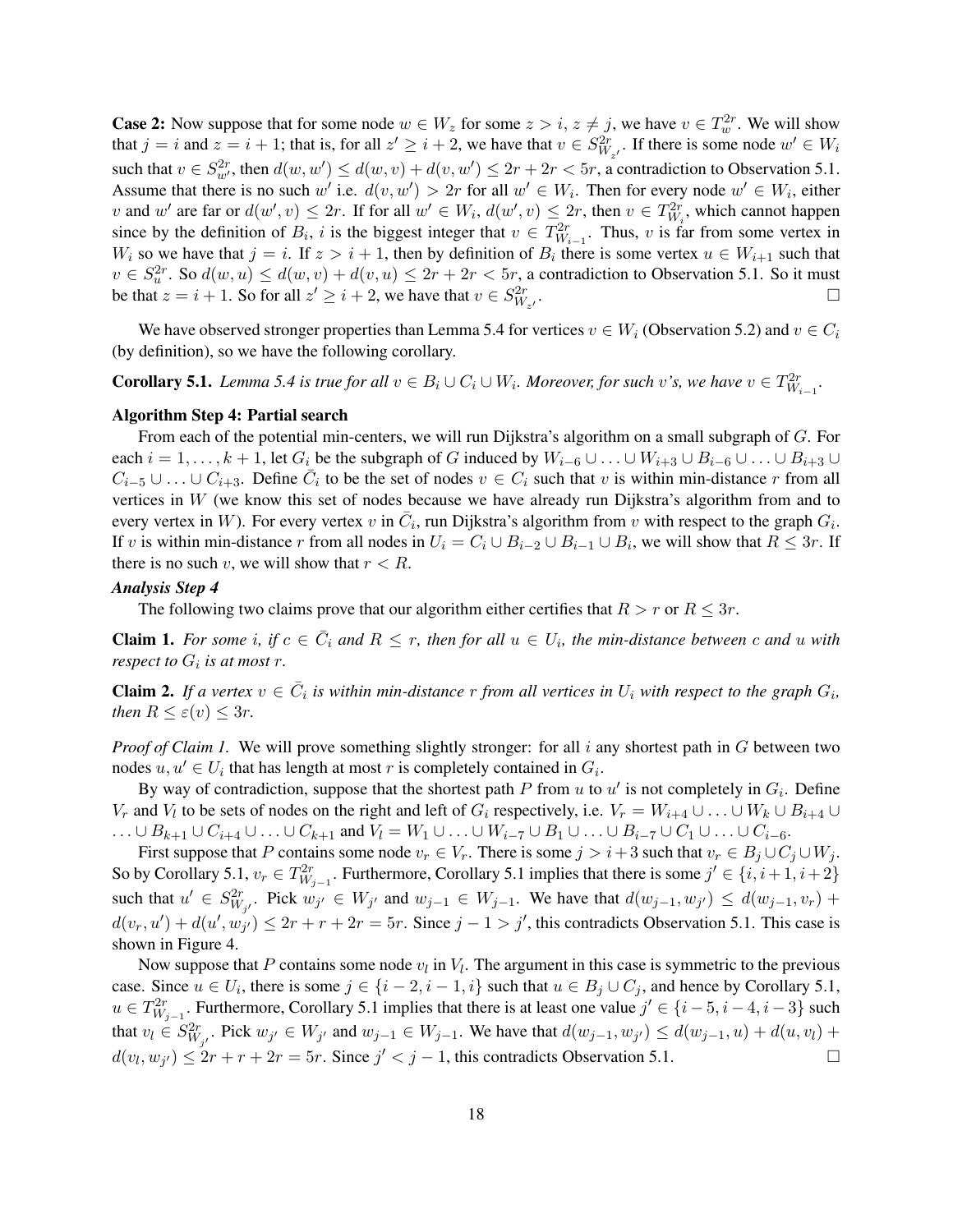$V_l$ 



Figure 4: First case in Claim 1 where the path P from u to u' passes through some vertex  $v_r \in V_r$ . In this figure  $j' = i + 1$ . The upper bound on the weight of each part of the path from  $W_{j-1}$  to  $W_{j'}$  is written on the edges.

*Proof of Claim 2.* We show that for any node  $u \in V$  we have  $d_{min}(u, v) \leq 3r$ . We have 3 cases:

**Case 1:**  $u \in W$ : From the definition of  $\overline{C}_i$ , we know that v has min-distance at most r to all vertices in W. **Case 2:**  $u \in C_j$  for some  $j = 1, ..., k + 1$ . If  $j = i$ , then  $u \in U_i$  so we know that  $d_{min}(u, v) \leq$ r. If  $j > i$ , then pick some vertex  $w_i \in W_i$ . By the definition of  $C_i$  and  $C_j$  we know that  $d(v, u) \leq$  $d(v, w_i) + d(w_i, u) \leq r + 2r = 3r$ . Similarly, if  $j \leq i - 1$ , pick some vertex  $w_{i-1} \in W_{i-1}$ . Then  $d(u, v) \leq d(u, w_{i-1}) + d(w_{i-1}, v) \leq 2r + r = 3r.$ 

**Case 3:**  $u \in B_j$  for some  $j = 1, ..., k + 1$ . If  $j \in \{i - 2, i - 1, i\}$ , then since  $v \in \overline{C}_i$  we know that  $d_{min}(u, v) \leq r$ . So first suppose that  $j \leq i - 3$ . Then by Lemma 5.4, there is at least one  $j' \in$  $\{j+1,\ldots,i-1\}$ , such that  $u \in S^2^r_{W_{j'}}$ . Pick some node  $w_{j'} \in W_{j'}$ . So by the definition of  $C_i$  we have that  $d(u, v) \leq d(u, w_{j'}) + d(w_{j'}, v) \leq 2r + r = 3r$ . Now suppose that  $j \geq i + 1$ . Then by definition of  $B_j$  we know that  $u \in \overline{T}_{W_{j-1}}^{2r}$ . Pick some vertex  $w_{j-1} \in W_{j-1}$ . Since  $j-1 \geq i$  and by the definition of  $C_i$ , we have that  $d(v, u) \leq d(v, w_{i-1}) + d(w_{i-1}, u) \leq r + 2r = 3r$ .

$$
\Box
$$

#### Runtime analysis

We analyze the running time of each step.

Step 1, preliminaries:  $\tilde{O}(m\sqrt{n})$ . This is because each Dijkstra in Step 1 takes  $\tilde{O}(m)$  time and  $|W| = \sqrt{n}$ . Step 1, premimaries.  $O(m\sqrt{n})$ . This is because each Dijksua in step 1 takes  $O(m)$  thie and  $|W| = \sqrt{n}$ .<br>Step 2, constructing the "far graph":  $\tilde{O}(n\sqrt{n})$ . Each edge in the far graph has at least one endpoint in W, and so the construction of the far graph takes  $O(n\sqrt{n})$  time. Note that the existence of each edge in the far graph was determined in Step 1.

### Step 3, defining a DAG-like structure:

a, constructing the "close graph":  $\tilde{O}(n)$  $\sqrt{n}$ ). This is because the connected components of the far graph can be determined in  $O(n\sqrt{n})$  time since it has that many edges. The number of components containing a node in W are not more than  $|W|$ , and so the close graph which is on at most  $|W|$  nodes can be constructed in time  $O(|W|^2) = O(n)$ .

**b, additional Dijkstra:**  $\tilde{O}(m\sqrt{n})$ . This is because by Lemma A.2, the number of vertices we run Dijkstra from in SCC Q of the close graph is at most  $9|E_Q| \le 18|V_Q|$ . Since the number of vertices in close graph is at most  $|W|$ , we run Dijkstra from at most  $18|W| = \tilde{O}(\sqrt{n})$  vertices. Also running the algorithm of Lemma A.2 takes  $O(|E_Q|) = O(|V_Q|^2)$  for each SCC Q, which takes  $O(|W|^2) = \tilde{O}(n)$  time in total.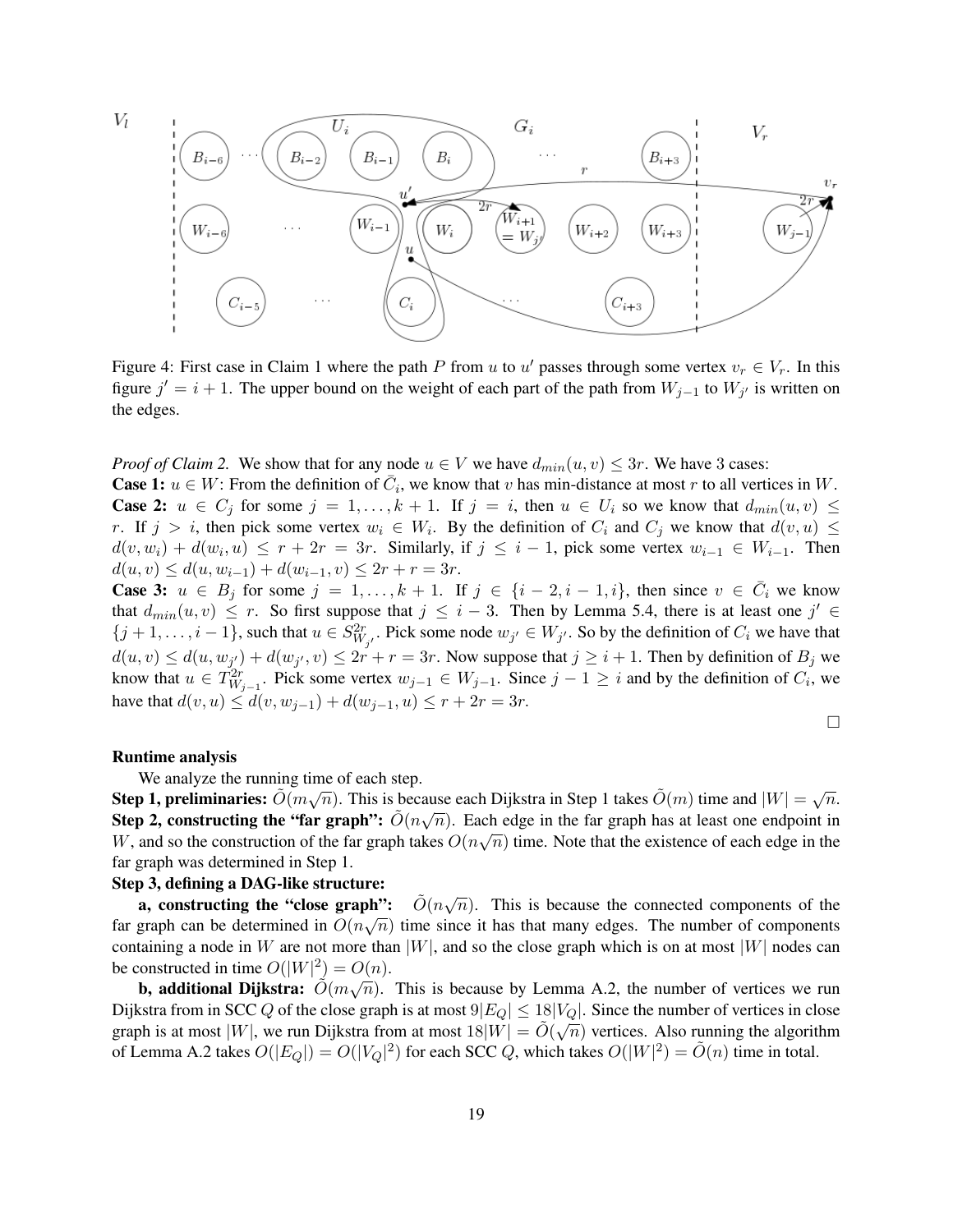c, constructing the DAG of "supercomponents":  $\tilde{O}(n)$ . This is because H has at most |W| vertices, so obtaining the DAG ordering of H takes at most  $|W|^2 = \tilde{O}(n)$  time.

becoming the DAG of definition  $H$  takes at most  $|W| = O(n)$  time.<br> **d, fitting the remaining vertices into the DAG structure:**  $\tilde{O}(n\sqrt{n})$ . For each vertex in V, it takes  $O(|W|)$  time to see which set it belongs to, since it only depends on its distances to and from the vertices in W.

Step 4, partial search:  $\tilde{O}(m\sqrt{n})$ . The Dijkstras ran in  $G_i$  take  $\tilde{O}(m_i|C_i|)$  time, where  $m_i$  is the number step 4, partial search.  $O(m\sqrt{n})$ . The Dijkstras fan in  $G_i$  take  $O(m_i|C_i|)$  time, where  $m_i$  is the number of edges with at least one endpoint in  $G_i$ . By Lemma 3.2, property 3, with high probability  $|C_i| = O(\sqrt{n})$ . We know that  $\bar{C}_i \subseteq C_i$  and so the running time of this step is  $O(\sqrt{n} \sum_{i=1}^{k+1} m_i)$ . Now since each node is in at most 10  $G_i$ s, we have that each edge is also in at most 20  $G_i$ s, and hence  $\sum_{i=1}^{k+1} m_i \le 20m$ .

So overall the algorithm runs in  $\tilde{O}(m\sqrt{n})$  time.

 $\Box$ 

# 6 Min-Eccentricities Algorithm

The min-eccentricities algorithm is similar to the min-radius algorithm. Below we will describe the modifications.

**Theorem 6.1.** For any constant  $\delta$  with  $1 > \delta > 0$ , there is an  $\tilde{O}(m\sqrt{n}/\delta)$  time randomized algorithm, *that given a directed weighted graph* G = (V, E) *with weights positive and polynomial in* n*, can output an estimate*  $\varepsilon'(s)$  *for every vertex*  $s \in V$  *such that*  $\varepsilon(s) \leq \varepsilon'(s) \leq (5+\delta)\varepsilon(s)$  *with high probability, where*  $\varepsilon(s)$  *is the min-eccentricity of the vertex s in G.* 

*Proof.* We fix a value  $\rho$  and our algorithm certifies for each  $s \in V$  that either  $\varepsilon(s) > \rho$  or  $\varepsilon(s) \leq 5\rho$  with high probability. Starting from  $\rho = 1$ , we will run the algorithm and increase  $\rho$  for each run. We will call the vertices for which we have certified  $\varepsilon(s) \le 5\rho$  for earlier values of  $\rho$  as *marked*. Let  $\delta' = \delta/5$ . Starting from  $\rho = 1$ , we run the algorithm. If the output of the algorithm is that  $\varepsilon(s) \leq 5\rho$  and s was unmarked, then we will mark s and set  $\varepsilon'(s) = 5\rho$ . Then, we run the algorithm with the new value  $\rho_{new} = (1 + \delta')\rho$ . Since  $\varepsilon(s) \leq poly(n)$  for all  $s \in V$ , this contributes a multiplicative factor of  $\log_{1+\delta'} n = \tilde{O}(1/\delta)$  to the total runtime. Suppose that for some value of  $\rho$  and for some vertex s we have  $\varepsilon(s) \leq 5\rho$  and s was unmarked. From the previous run of the algorithm, we know that  $\varepsilon(s) > \rho/(1 + \delta')$ . Then for  $\varepsilon'(s) = 5\rho$ , we have  $\varepsilon'(s) \geq \varepsilon(s)$  and  $\varepsilon'(s) \leq 5(1+\delta')\varepsilon(s) = (5+\delta)\varepsilon(s)$ , which means that  $\varepsilon'(s)$  is a  $(5+\delta)$ -approximation of  $\varepsilon(s)$ . After running the whole algorithm for this value of  $\rho$  we will also mark all such vertices s. Now we present the algorithm.

Throughout the algorithm  $\rho$  behaves analogously to r in the min-radius algorithm. Whenever we say that a certain part of the algorithm is the same we mean that it is same after replacing r by  $\rho$ . Note that any vertex s with  $\varepsilon(s) = \rho$  satisfies the property that its min-distance to any vertex is at most  $\rho$ . This is analogous to the center vertex c in the Min-Radius algorithm using  $r = \rho$ .

#### Algorithm Step 1: Preliminaries

First we remove all the edges with weight more than  $\rho$ , because if for a vertex s with  $\varepsilon(s) \leq \rho$ , this rust we remove an the edges with weight more than  $\rho$ , because in for a vertex s with  $\varepsilon(s) \leq \rho$ , this removal does not change the min-eccentricity of s. Then we sample a set W of  $\sqrt{n}$  vertices according to Lemma 3.2. For every vertex  $v \in W$ , we run Dijkstra's algorithm from and to v to obtain the min-distance between v and all other vertices. This means we know  $\varepsilon(v)$  for all  $v \in W$  and in particular we know if  $\varepsilon(v) > \rho$  or  $\varepsilon(v) \leq 3\rho$ . We use the vertices in W with min-eccentricity less than  $3\rho$  to detect vertices with min-eccentricity less than  $5\rho$  in the graph.

# Algorithm Step 2: Constructing the "far graph"

The far graph and the  $F_i$ 's are defined the same way as in the min-radius algorithm.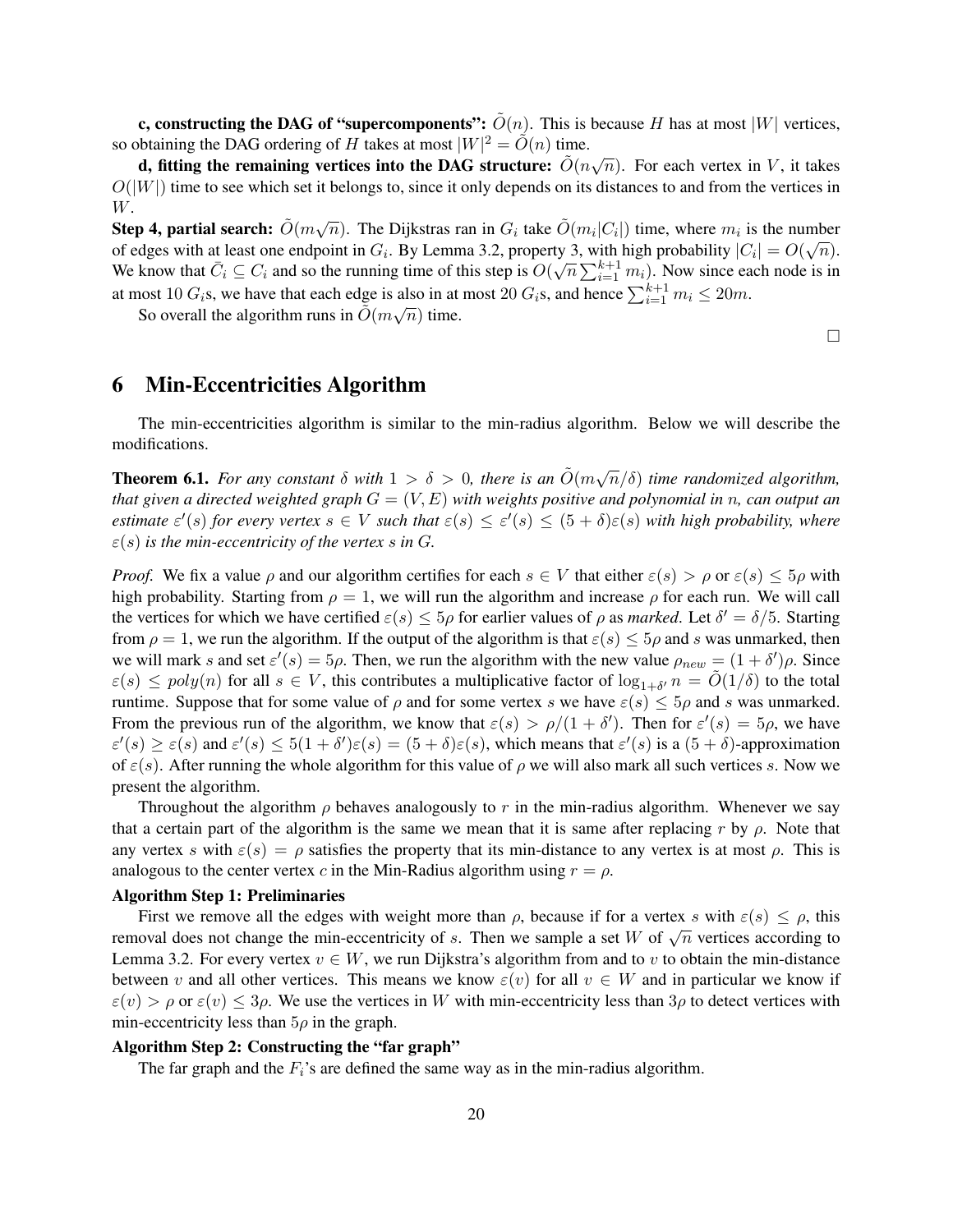#### *Analysis Step 2*

The purpose of constructing  $G_{far}$  is to prune the set of vertices that could potentially have low mineccentricity. Next we state a modified Lemma 5.1.

**Lemma 6.1** (Modification of Lemma 5.1). *If for a vertex*  $s \in V \setminus W$ ,  $\varepsilon(s) \leq \rho$ , then for any  $F_i$ , either  $s \in S_{F_i}$  or  $s \in T_{F_i}$ .

*Proof.* For  $s \in F_i$  note that  $F_i \subseteq W$  and hence we know  $\varepsilon(s)$  and have certified either  $\varepsilon(s) > \rho$  or  $\varepsilon(s) \leq 3\rho$ . For the other vertices the proof is analogous to that of Lemma 5.1

# Algorithm Step 3: Defining a DAG-like structure

a) Constructing the "close graph" The purpose of constructing the close graph is that it allows us to perform Dijkstra's algorithm from some additional vertices and certify some vertices as having mineccentricities  $\leq 5\rho$ . Then we "merge" some connected components of the far graph to further prune the set of vertices that could be having small min-eccentricities (see step c).  $G_{close}$  is defined as in the min-radius algorithm.

b) Additional Dijkstra This step of the algorithm diverges from the min-radius algorithm at the end, and hence we state it in full detail. Similar to the min-radius algorithm, we perform Dijkstra's algorithm from some additional vertices, which are chosen so that we detect more vertices with low min-eccentricity and at the end define a DAG-like structure (step c). Recall that we compute the strongly connected components (SCCs) of  $G_{close}$ . For each SCC  $Q = (V_Q, E_Q)$ , find  $E'_Q \subseteq E_Q$  with  $|E'_Q| \le 2|V_Q|$  such that  $Q' =$  $(V_Q, E'_Q)$  is strongly connected (where the existence of  $E'_Q$  is shown in Lemma A.2). Let  $E' = \bigcup_Q E'_Q$ . Recall that every edge  $e \in E'$  corresponds to a path  $P_e$  of length at most  $5\rho$  in the original graph G. For each  $e \in E'$ , find an ordered set  $V_e$  of at most 9 vertices on  $P_e$  that divide  $P_e$  into sections of length at most  $\rho$  (see Lemma A.1). For each  $e \in E'$ , we run Dijkstra's algorithm from and to every vertex in  $V_e$ . This means we know  $\varepsilon(v)$  for all  $v \in V_e$ ; and in particular we know whether  $\varepsilon(v) > \rho$  or  $\varepsilon(v) \leq 3\rho$ . Now here is the new part of the algorithm in this step: For every consecutive pair of vertices  $(a, b)$  in  $V_e$  over all e with  $\varepsilon(a), \varepsilon(b) \le 3\rho$  we certify for all  $s \in S_b^{\rho} \cap T_a^{\rho}$  that  $\varepsilon(s) \le 5\rho$ .

c) Constructing the DAG of "supercomponents" The graphs  $H$ ,  $W_i$ 's and the "supercomponents" are defined as in the min-radius algorithm.

d) Fitting the remaining vertices into the DAG structure In the previous step, we defined a DAG-like structure on the vertices of W. Now we place the rest of the vertices into this structure. We partition the rest of the vertices based on whether they haven't been certified to have eccentricity  $\leq 5\rho$  *and* could potentially have small eccentricity. Vertex sets  $C$  and  $B$  are defined as in the min-radius algorithm. In the analysis we prove that all vertices which haven't been certified to have eccentricity  $\leq 5\rho$  *and* could potentially have small eccentricity must be in  $C$ , among other properties of  $C$  and  $B$ .

#### *Analysis Step 3*

First note that one major difference of this algorithm and the min-radius algorithm is in part b; in the min-radius algorithm we stop whenever we find a good approximate center among the vertices in  $V<sub>e</sub>$ s, but here we can only upper bound the eccentricity of some vertices by  $5\rho$  if we find vertices with eccentricity  $\leq 3\rho$  among  $V_e$ s.

We first show that if for some vertex s and for some consecutive pair of vertices  $(a, b)$  in  $V_e$  such that  $\varepsilon(a), \varepsilon(b) \le 3\rho$  and  $s \in S_b^{\rho} \cap T_a^{\rho}$ , then  $\varepsilon(s) \le 5\rho$ . This is derived by Lemma 6.2 which we state bellow, by the following substitution: let  $c = s$ ,  $\gamma_1 = \rho$ ,  $\gamma_2 = 2\rho$  and  $\gamma_3 = 3\rho$ .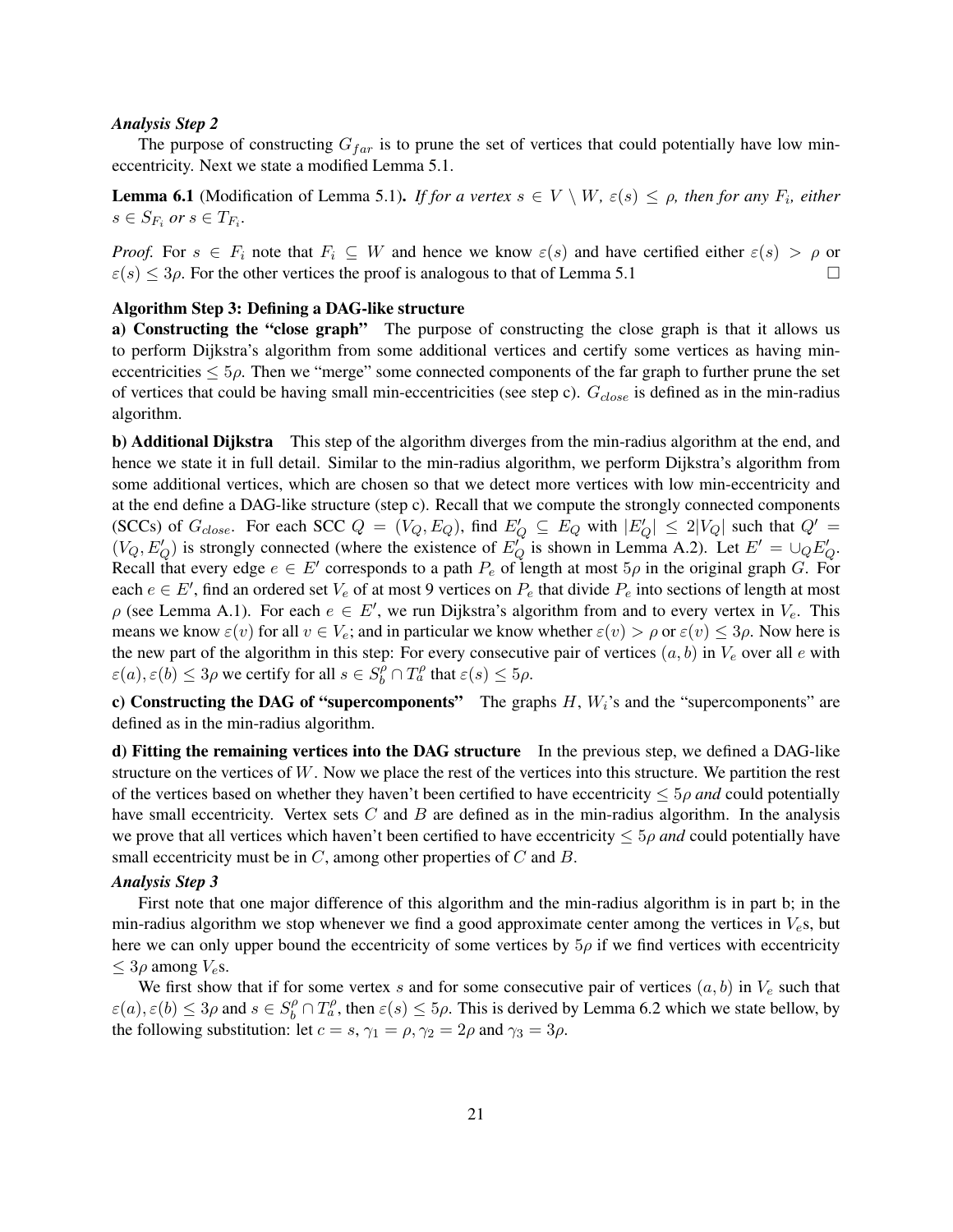**Lemma 6.2.** *Consider vertices* b, c *such that*  $d(b, c) \leq \gamma_1$ ,  $d(c, b) \leq \gamma_2$  *and*  $\varepsilon(b) \leq \gamma_3$  *then*  $\varepsilon(c) \leq$  $\gamma_3 + \max(\gamma_1, \gamma_2)$ .

*Proof.* Consider a vertex v, as  $\varepsilon(b) \leq \gamma_3$  either  $d(v, b) \leq \gamma_3$  or  $d(b, v) \leq \gamma_3$ . If  $d(v, b) \leq \gamma_3$  then  $d(v, c) \leq d(v, b) + d(b, c) \leq \gamma_3 + \gamma_1$ . Otherwise  $d(b, v) \leq \gamma_3$  then  $d(c, v) \leq d(c, b) + d(b, v) \leq \gamma_3 + \gamma_2$ . In both cases  $\varepsilon(c) \leq \gamma_3 + \max(\gamma_1, \gamma_2)$ .

Now we observe an important property of supercomponents with an analogous proof to that of Observation 5.1.

**Observation 6.1** (Modification of Observation 5.1). *For every pair of vertices in*  $v_i \in W_i$  *and*  $v_j \in W_j$  *with*  $i < j, d(v_i, v_i) > 5\rho$ .

We now prove a modification of Lemma 5.2. This further prunes the vertices that could potentially have small eccentricity.

**Lemma 6.3** (Modification of Lemma 5.2). *If for a vertex*  $s \in V$ ,  $\varepsilon(s) \leq \rho$  *and we haven't yet certified*  $\varepsilon(s) \leq 5\rho$  then for each  $i = 1, \ldots, k$ , either  $s \in S_{W_i}$  or  $s \in T_{W_i}$ .

*Proof.* Fix i and suppose by way of contradiction that there are nodes  $u, v \in W_i$  such that  $s \in S_u \cap T_v$  and  $\varepsilon(s) \leq \rho$ . By Lemma 6.1, u and v must be in different  $F_i$ 's say  $F_u$  and  $F_v$ .

Recall that by the definition of a supercomponent,  $f_u$  and  $f_v$  are in the same strongly connected component of  $G_{close}$ . So there is a path P from  $f_u$  to  $f_v$  in  $G_{close}$  such that all of its edges are in  $E'$ . By Lemma 6.1 since  $s \in S_u \cap T_v$ , we have that  $s \in S_{F_u} \cap T_{F_v}$ . So there are two consecutive nodes  $f_j$  and  $f_{j'}$  on P (in that order) such that  $s \in S_{F_j} \cap T_{F_{j'}}$ .

Recall that an edge  $e \in E'$  corresponds to a path  $P_e$  of length at most  $5\rho$  in the original graph. Let e be the edge  $(f_j, f_{j'})$  and consider  $P_e$  and  $V_e$ . Since the endpoints of  $P_e$  are in  $F_j$  and  $F_{j'}$  respectively, there exists a pair of vertices  $u', v'$  consecutive in  $V_e$  (in that order) such that  $s \in S_{u'} \cap T_{v'}$ . We note that  $d(u', v') \leq \rho.$ 

Recall that we assumed that  $\varepsilon(s) \leq \rho$ . Note as well that  $d(v', s) \leq \rho$  and  $d(s, v') \leq d(s, u') + d(u', v') \leq$ 2ρ. Then, using Lemma 6.2 with  $b = s, \gamma_3 = \rho, c = v', \gamma_1 = 2\rho, \gamma_2 = \rho$ , we get that  $\varepsilon(v') \leq \rho + \gamma_1$  $\max\{2\rho, \rho\} = 3\rho$ . A symmetric argument holds for u', giving  $\varepsilon(u')$ ,  $\varepsilon(v') \leq 3\rho$ . In this case, the algorithm would have already marked s in step 3b as it is in the intersection of  $S_{u'}^{\rho} \cup T_{v'}^{\rho}$ v  $\overline{\phantom{a}}$ .

We now prove that for vertices s which have small min-eccentricity and have not been certified as such,  $s \in C$ . The proof is analogous to that of Lemma 5.3.

**Lemma 6.4** (Modification of Lemma 5.3). *If for a vertex*  $s \in V$ ,  $\varepsilon(s) \leq \rho$  *and we haven't yet certified*  $\varepsilon(s) \leq 5\rho$  then  $s \in C$ .

Now we prove that the vertices in  $B$  fit into the DAG structure in a similar but weaker sense than the vertices in C. The proofs are analogous to those of Lemma 5.4 and Corollary 5.1.

**Lemma 6.5** (Modification of Lemma 5.4). *Consider a node*  $v \in B_i$ . *Then for all*  $z \leq i$  *except for at most two values, we have*  $v \in T^{2\rho}_{W}$  $\frac{d^{2}\rho}{W_{z}}$ . And for all  $z\geq i$  except for at most two values, we have  $v\in S_{W_{z}}^{\tilde{2}\rho}$ Wz *.*

**Corollary 6.1** (Modification of Corollary 5.1). *Lemma 6.5 is true for all*  $v \in B_i \cup C_i \cup W_i$ . Moreover for  $\emph{all } v \in B_i \cup C_i \cup W_i$ , we have  $v \in T^{2\rho}_{W_i}$ Wi−<sup>1</sup> *.*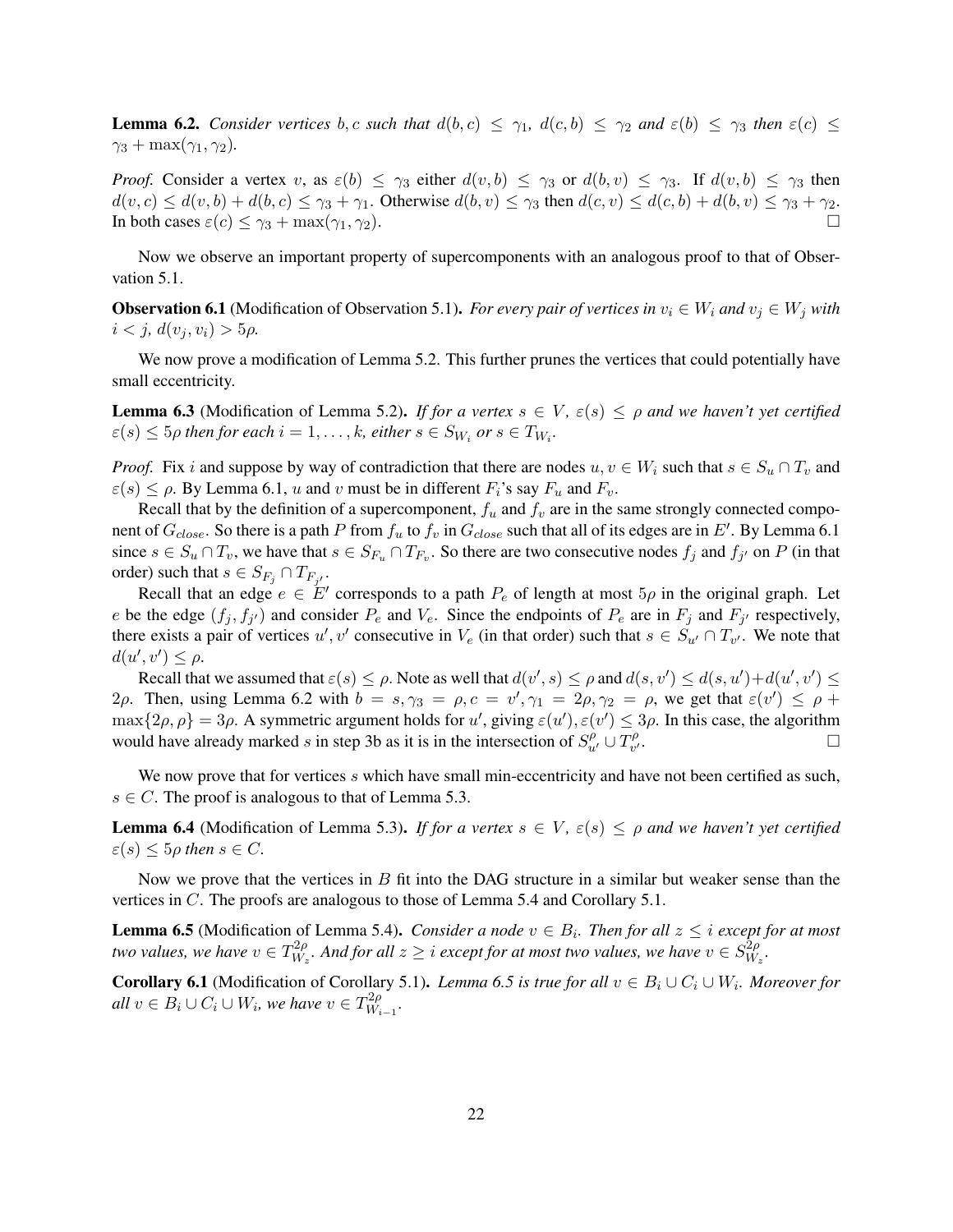#### Algorithm Step 4: Partial search

From each of the potential vertices with small min-eccentricity in C, we will run Dijkstra's algorithm on a small subgraph of G.  $G_i$  and  $U_i$  are defined as in the min-radius algorithm. Define  $\overline{C}_i$  to be the set of nodes  $v \in C_i$  such that v is within min-distance  $\rho$  from all vertices in W (we know this set of nodes because we have already run Dijkstra's algorithm from and to every vertex in W). From each node  $v \in \bar{C}_i$ run Dijkstra's algorithm from and to v with respect to the graph  $G_i$ . If v is within min-distance  $\rho$  from all nodes in  $U_i$ , we will show that this certifies that  $\varepsilon(s) \leq 3\rho$  and otherwise  $\varepsilon(s) > \rho$ .

# *Analysis Step 4*

The following two claims prove that our algorithm for vertices  $s \in C$  either certifies that  $\varepsilon(s) > \rho$  or  $\varepsilon(s) \leq 3\rho$ . The proofs are analogous to those of Claim 1 and Claim 2.

**Claim 3** (Modification of Claim 1). *If*  $s \in C_i$  *and*  $\varepsilon(s) \leq \rho$ , *then for all*  $u \in U_i$ , *the min-distance between*  $c$  and  $u$  with respect to  $G_i$  is at most  $\rho$ .

**Claim 4** (Modification of Claim 2). If a vertex s is within min-distance  $\rho$  from all vertices in  $U_i$  in  $G_i$ , then  $\varepsilon(s) \leq 3\rho$ .

For all the vertices for which we haven't certified either  $\varepsilon(s) \leq 3\rho$  or  $\varepsilon(s) \leq 5\rho$  we know that  $\varepsilon(s) > \rho$ and can certify that.

 $\Box$ 

The runtime is  $\tilde{O}(m\sqrt{n})$  with analogous runtime analysis to that of the min-radius algorithm.

# 6.1  $(3 + \delta)$ -approximation for unweighted graphs

In this part we show that given an unweighted graph, by a slight modification of the min-eccentricity algorithm in Theorem 6.1, we are able to improve the approximation factor of the min-eccentricity problem to match that of the min-radius problem, namely we present a  $(3 + \delta)$ -approximation algorithm for every  $\delta > 0$ .

**Theorem 6.2.** For any constant  $\delta$  with  $1 > \delta > 0$ , there is an  $\tilde{O}(m\sqrt{n}/\delta^2)$  time randomized algorithm, *that given a directed unweighted graph*  $G = (V, E)$ , can output an estimate  $\varepsilon'(s)$  for every vertex  $s \in V$  $\textit{such that } \varepsilon(s) \leq \varepsilon'(s) \leq (3+\delta)\varepsilon(s)$  with high probability, where  $\varepsilon(s)$  is the min-eccentricity of the vertex s *in* G*.*

*Proof.* There are only two parts of the algorithm in Theorem 6.1 that change:

(1) Letting  $\delta' = \delta/5$ , in each run of the algorithm, for each vertex s, we certify that either  $\varepsilon(s) > \rho$ or  $\varepsilon(s) \leq (3 + \delta')\rho$  (instead of  $\varepsilon(s) \leq 5\rho$ ). The subsequent changes follow naturally: We start from  $\rho = 1$  and we run the algorithm and increase  $\rho$  by a factor of  $(1 + \delta')$ . We call the vertices for which we have certified  $\varepsilon(s) \leq (3 + \delta')\rho$  for earlier values of  $\rho$  as *marked*, and if for an unmarked vertex s the output of the algorithm is  $\varepsilon(s) \leq (3 + \delta')\rho$ , then we let  $\varepsilon'(s) = (3 + \delta')\rho$ . If for some value of  $\rho$  and for some vertex s we have  $\varepsilon(s) \leq (3 + \delta')\rho$  and s was unmarked, then from the previous run of the algorithm, we know that  $\varepsilon(s) > \rho/(1+\delta')$ . So for  $\varepsilon'(s) = (3+\delta')\rho$ , we have  $\varepsilon'(s) \ge \varepsilon(s)$  and  $\varepsilon'(s) \leq (3+\delta')(1+\delta')\varepsilon(s) = (3+\delta)\varepsilon(s).$ 

(2) In step 3, part b of the algorithm (Additional Dijkstra), recall that each edge  $e \in E'$  is a path of length at most  $5\rho$  in G. Now instead of dividing each e into at most 9 subpaths of length at most  $\rho$ , we divide it into subpaths of length at most  $\delta' \rho/2 \ge 1$  using at most  $20/\delta' - 1 = O(1/\delta')$  vertices which we call  $V_e$ . The rest of this step follows naturally: We run Dijkstra from and to each  $v \in V_e$ , so we know that whether  $\varepsilon(v) > \rho$  or  $\varepsilon(v) < (2 + \delta'/2)\rho$ . For every consecutive pair of vertices  $(a, b)$  in  $V_e$  over all e with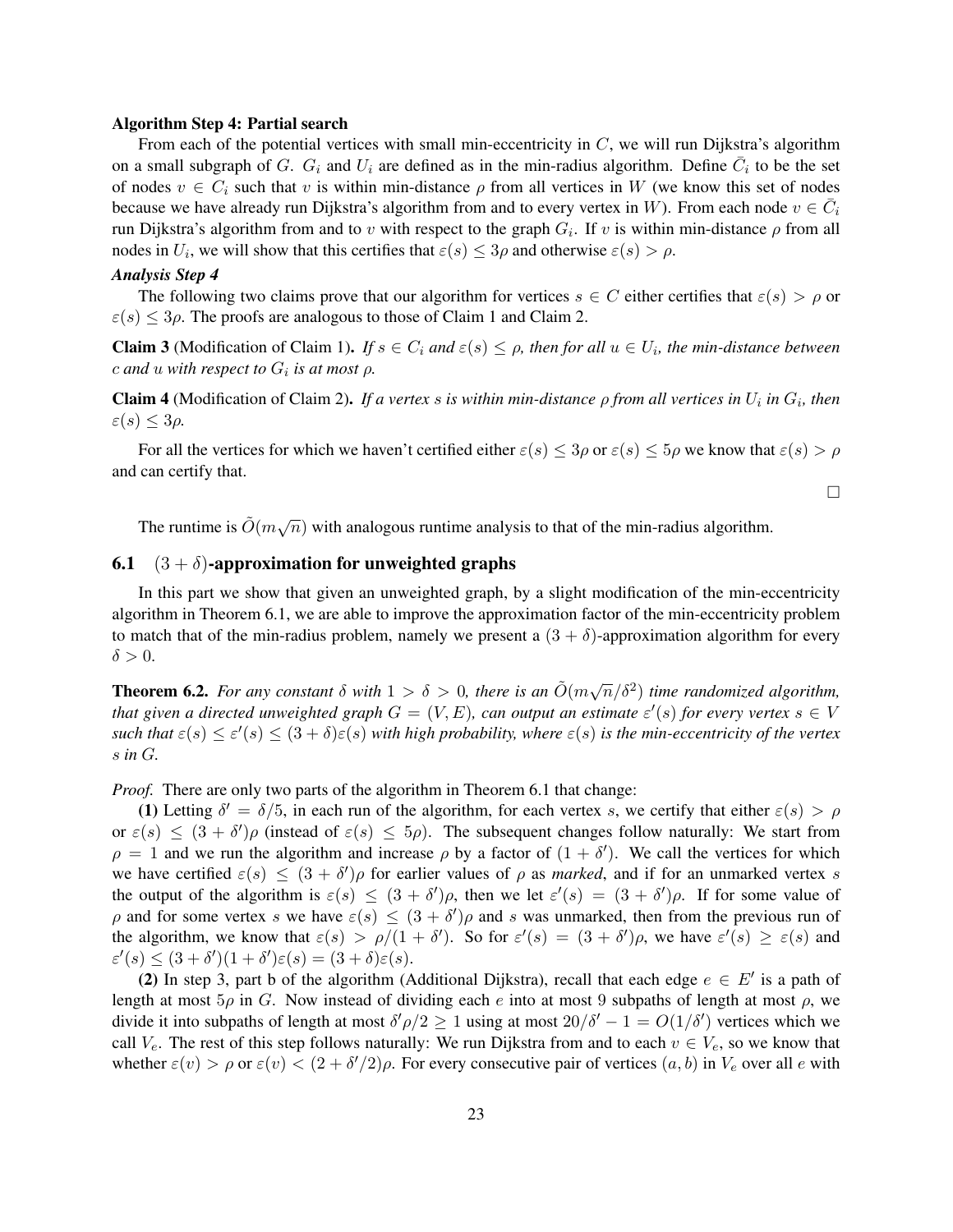$\varepsilon(a), \varepsilon(b) \le (2 + \delta'/2)\rho$  we certify for all  $s \in S_b^{\rho} \cap T_a^{\rho}$  that  $\varepsilon(s) \le (3 + \delta')\rho$ . This is indeed true by Lemma 6.2 (in the statement of the lemma, let  $c = s$ ,  $\gamma_1 = \delta \rho/2$ ,  $\gamma_2 = (1 + \delta/2)\rho$  and  $\gamma_3 = (2 + \delta'/2)\rho$ ).

First note that by this change the number of vertices that we do Dijkstra from/to in step 3(b) of the  $\tilde{O}(T/\tilde{S}) = \tilde{O}(T/\tilde{S}) = \tilde{O}(T/\tilde{S})$ algorithm is now  $O(|W|/\delta') = \tilde{O}(\sqrt{n}/\delta') = \tilde{O}(\sqrt{n}/\delta)$  (see runtime analysis of step 3(b) in Theorem 5.1). The runtime of the other steps are not changed, so the overall runtime of the algorithm is  $\tilde{O}(m\sqrt{n}/\delta^2)$ .

The main issue in the min-eccentricity algorithm that didn't allow us to get a  $(3 + \delta')$  approximation is that we could have potentially big weighted edges, and that didn't let us divide 5ρ-length paths into smaller parts. The analysis of this part is due to Lemma 6.3, which is modified as in Lemma 6.6.

 $\Box$ 

**Lemma 6.6** (Modification of Lemma 6.3). *If for a vertex*  $s \in V$ ,  $\varepsilon(s) \leq \rho$  *and we haven't yet certified*  $\varepsilon(s) \leq (3 + \delta')\rho$  then for each  $i = 1, \ldots, k$ , either  $s \in S_{W_i}$  or  $s \in T_{W_i}$ .

*Proof.* The proof is similar to that of Lemma 6.3, with a change at the end of the argument because of our finer division of paths. Fix i and suppose by way of contradiction that there are nodes  $u, v \in W_i$  such that  $s \in S_u \cap T_v$  and  $\varepsilon(s) \leq \rho$ . Similar to Lemma 6.3, we can assume that there are two vertices  $u', v'$  that we have done Dijkstra from such that  $s \in S_{u'} \cap T_{v'}$  and  $d(u', v') \le \rho \delta'/2$ .

Now we claim that  $\varepsilon(v') \leq (2 + \delta'/2)\rho$ . Note that  $d(v', s) \leq \rho$  and  $d(s, v') \leq d(s, u') + d(u', v') \leq \rho$  $(1 + \delta'/2)\rho$ . Consider an arbitrary vertex  $w \in V$ . Either  $d(s, w) \le \rho$  or  $d(w, s) \le \rho$ . If  $d(s, w) \le \rho$  then  $d(v', w) \le d(v', s) + d(s, w) \le 2\rho$ . If  $d(w, s) \le \rho$ , then  $d(w, v') \le d(w, s) + d(s, v') \le (2 + \delta'/2)\rho$ . A symmetric argument holds for  $u'$ . In this case, the algorithm would have already marked s in step 3b as it is in the intersection of  $S_{u'}^{\rho} \cap T_{v'}^{\rho}$ v  $\overline{a}$ .

# Acknowledgements

The authors would like to thank the members of the MIT course 6.S078 open problem sessions, especially Thuy-Duong Vuong, Robin Hui, and Ali Vakilian. These sessions were organized by Erik Demaine, Ryan Williams, and Virginia Vassilevska Williams, and used the collaboration software Coauthor, created by Erik Demaine.

# References

- [1] Amir Abboud, Fabrizio Grandoni, and Virginia Vassilevska Williams. Subcubic equivalences between graph centrality problems, APSP and diameter. In *Proceedings of the Twenty-Sixth Annual ACM-SIAM Symposium on Discrete Algorithms, SODA 2015, San Diego, CA, USA, January 4-6, 2015*, pages 1681–1697, 2015.
- [2] Amir Abboud, Virginia Vassilevska Williams, and Joshua R. Wang. Approximation and fixed parameter subquadratic algorithms for radius and diameter in sparse graphs. In *Proceedings of the Twenty-Seventh Annual ACM-SIAM Symposium on Discrete Algorithms, SODA 2016, Arlington, VA, USA, January 10-12, 2016*, pages 377–391, 2016.
- [3] D. Aingworth, C. Chekuri, P. Indyk, and R. Motwani. Fast estimation of diameter and shortest paths (without matrix multiplication). *SIAM J. Comput.*, 28(4):1167–1181, 1999.
- [4] Arturs Backurs, Liam Roditty, Gilad Segal, Virginia Vassilevska Williams, and Nicole Wein. Towards tight approximation bounds for graph diameter and eccentricities. In *Proceedings of the 50th Annual*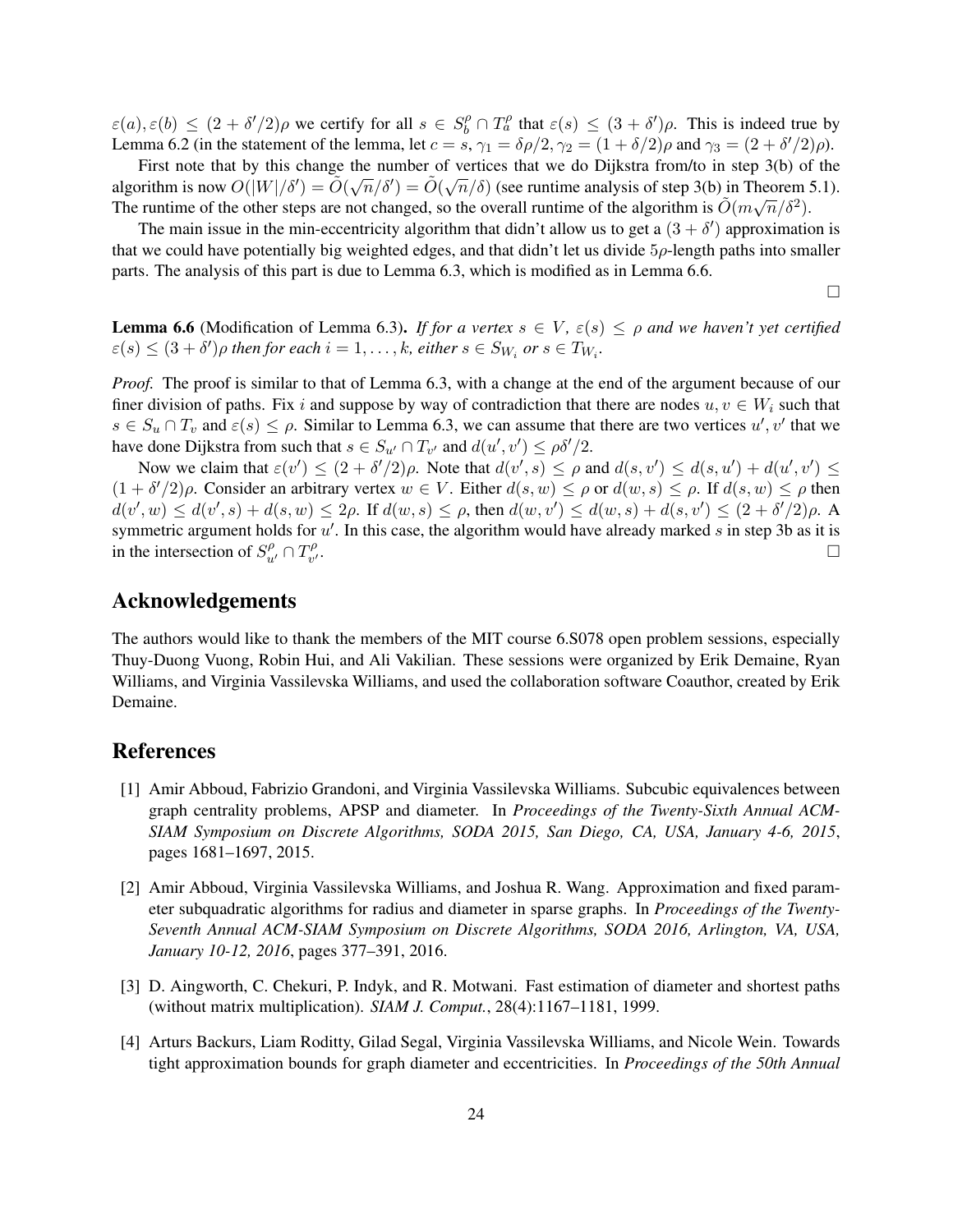*ACM SIGACT Symposium on Theory of Computing, STOC 2018, Los Angeles, CA, USA, June 25-29, 2018*, pages 267–280, 2018.

- [5] B. Ben-Moshe, B. K. Bhattacharya, Q. Shi, and A. Tamir. Efficient algorithms for center problems in cactus networks. *Theoretical Computer Science*, 378(3):237 – 252, 2007.
- [6] P. Berman and S. P. Kasiviswanathan. Faster approximation of distances in graphs. In *Proc. WADS*, pages 541–552, 2007.
- [7] Michele Borassi, Pierluigi Crescenzi, Michel Habib, Walter A. Kosters, Andrea Marino, and Frank W. Takes. Fast diameter and radius bfs-based computation in (weakly connected) real-world graphs: With an application to the six degrees of separation games. *Theoretical Computer Science*, 2015. accepted.
- [8] Massimo Cairo, Roberto Grossi, and Romeo Rizzi. New bounds for approximating extremal distances in undirected graphs. In *Proceedings of the Twenty-Seventh Annual ACM-SIAM Symposium on Discrete Algorithms, SODA 2016, Arlington, VA, USA, January 10-12, 2016*, pages 363–376, 2016.
- [9] T. M. Chan. All-pairs shortest paths for unweighted undirected graphs in *o*(*mn*) time. *ACM Transactions on Algorithms*, 8(4):34, 2012.
- [10] Shiri Chechik, Daniel H. Larkin, Liam Roditty, Grant Schoenebeck, Robert Endre Tarjan, and Virginia Vassilevska Williams. Better approximation algorithms for the graph diameter. In *Proceedings of the Twenty-Fifth Annual ACM-SIAM Symposium on Discrete Algorithms, SODA 2014, Portland, Oregon, USA, January 5-7, 2014*, pages 1041–1052, 2014.
- [11] V. Chepoi, F. Dragan, and Y. Vaxès. Center and diameter problems in plane triangulations and quadrangulations. In *Proc. SODA*, pages 346–355, 2002.
- [12] V. Chepoi and F. F. Dragan. A linear-time algorithm for finding a central vertex of a chordal graph. In *ESA*, pages 159–170, 1994.
- [13] F. R. K. Chung. Diameters of graphs: Old problems and new results. *Congr. Numer.*, 60:295–317, 1987.
- [14] D.G. Corneil, F.F. Dragan, M. Habib, and C. Paul. Diameter determination on restricted graph families. *Discr. Appl. Math.*, 113:143 – 166, 2001.
- [15] L. Cowen and C. Wagner. Compact roundtrip routing for digraphs. In *SODA*, pages 885–886, 1999.
- [16] D. Dvir and G. Handler. The absolute center of a network. *Networks*, 43:109 118, 2004.
- [17] D. Eppstein. Subgraph isomorphism in planar graphs and related problems. *J. Graph Algorithms and Applications*, 3(3):1–27, 1999.
- [18] Silvio Frischknecht, Stephan Holzer, and Roger Wattenhofer. Networks cannot compute their diameter in sublinear time. In *Proceedings of the twenty-third annual ACM-SIAM symposium on Discrete Algorithms*, pages 1150–1162. SIAM, 2012.
- [19] S.L. Hakimi. Optimum location of switching centers and absolute centers and medians of a graph. *Oper. Res.*, 12:450 – 459, 1964.